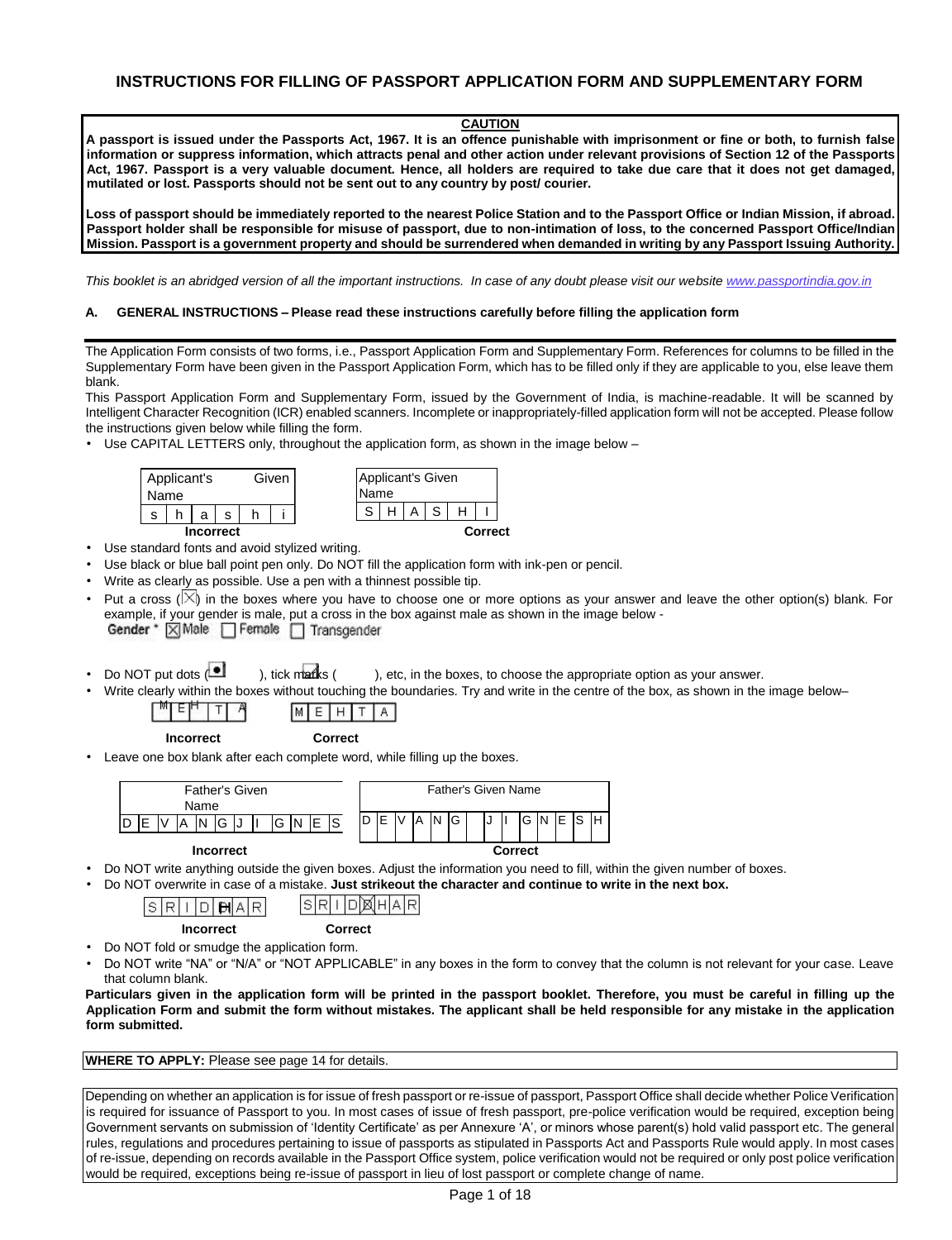| <b>Type of Application</b> | <b>Type of Police Verification</b>                                   | <b>Dispatch of Passport</b>                                                                                                                                         |
|----------------------------|----------------------------------------------------------------------|---------------------------------------------------------------------------------------------------------------------------------------------------------------------|
|                            |                                                                      |                                                                                                                                                                     |
| Normal                     | Police Verification is not required                                  | Passport is expected to be dispatched on third working day excluding the date of<br>submission of application.                                                      |
|                            | Police Verification is required on                                   | Passport is expected to be dispatched on third working day excluding the date of                                                                                    |
|                            | a Post-Passport Issuance basis                                       | submission of application - without waiting for the Police Verification Report.                                                                                     |
| <b>Type of Application</b> | <b>Type of Police Verification</b>                                   | <b>Dispatch of Passport</b>                                                                                                                                         |
|                            |                                                                      |                                                                                                                                                                     |
|                            | Police Verification is required on<br>Pre-Passport Issuance basis    | Passport is expected to be dispatched within three working days of receipt of a<br>"Recommendatory" Police Verification Report (PVR) from the Police Department.    |
|                            |                                                                      | This does not include date of receipt of "Recommendatory" PVR.                                                                                                      |
| Tatkaal                    | is<br>Police<br>Verification<br>not required                         | Passport is expected to be dispatched within one working day excluding the date of<br>submission of application.                                                    |
|                            | Police Verification is required on<br>a Post-Passport Issuance basis | Passport is expected to be dispatched on third working day excluding the date of<br>submission of application - without waiting for the Police Verification Report. |

**Note:** 

(i). In complex cases, such as adoption, application on behalf of a minor from single parent, major change in name, duplicate passport, doubtful documentation, the processing time will be approximately 30 days excluding the date of submission of application. Mandatory Pre Police Verification cases such as J&K and Nagaland subjects would also need additional processing time. (ii). Issue of passport is subject to data check in the system and finding no adverse entry/ report.

# **B. COLUMN-WISE GUIDELINES FOR FILLING UP "PASSPORT APPLICATION FORM"**

#### **Photograph:**

**Photograph is NOT REQUIRED for** applications submitted at Passport Seva Kendra (PSK), Post Office Passport Seva Kendra (POPSK). **For other applications** i.e. the ones submitted at any other Collection Centre (i.e. District Passport Cell (DPC), Authorized Speed Post Centre (SPC), or other Citizen Service Centre (CSC) e.g. Bangalore One, e-Seva, e-Sampark etc), following are the **DO**s and **DON'T**s to be followed while affixing the photograph:

## **Table 1: DOs and DON'Ts concerning Photograph to be submitted at DPC/SPC/CSC**

|        | Dos                                                                                                                                                |                  | <b>DON'TS</b>                                                                                                                                                                  |
|--------|----------------------------------------------------------------------------------------------------------------------------------------------------|------------------|--------------------------------------------------------------------------------------------------------------------------------------------------------------------------------|
| $\Box$ | Paste ONLY ONE COLOUR photograph as per the<br>specifications given below                                                                          | $\Box$<br>$\Box$ | Do not paste black and white photographs<br>Dimensions of photograph should not be smaller than the box                                                                        |
| п      | Paste your recent passport size photograph (4.5 cm length)<br>x 3.5 cm width) in colour in the box meant for affixing the                          |                  | (i.e. 4.5 cm length x 3.5 cm width) provided in the application<br>form                                                                                                        |
| п      | photograph<br>Background of the photograph should be plain white and<br>the dress should be in dark colour                                         | $\Box$           | Photograph with dark background or in uniform, or with eyes<br>hidden under coloured or dark glasses will not be accepted<br>Photograph in computer print will not be accepted |
| п      | Photograph should fit within the given box<br>Frontal view of the full face should be visible in the                                               | П<br>□           | Photograph is <b>NOT</b> to be signed<br>Distracting shadows on the face or on the background should                                                                           |
| □      | photograph<br>Photograph should be printed on good quality photo paper                                                                             | п.               | not be there<br>Eyes must not be covered by hair. Glares on eyeglasses                                                                                                         |
| Ц<br>□ | Print of the photograph should be clear and with a<br>continuous-tone quality                                                                      | O                | should be avoided with a slight upward or downward tilt of the<br>head                                                                                                         |
| $\Box$ | Expression of the face should be natural (no grinning,<br>frowning or raised eyebrows)<br>Eyes must be open and both edges of face must be clearly | П                | Photograph should not be damaged, for example: torn,<br>creased, or marked<br>Head coverings are not permitted except for religious reasons,                                   |
| п      | visible<br>Head should be in the centre of the frame and both ears                                                                                 | П                | but the facial features from bottom of chin to top of forehead<br>and both edges of the face must be clearly visible                                                           |
| п      | should be visible                                                                                                                                  | □                | Photographs cut from group photographs are not acceptable                                                                                                                      |

#### **Signature/Thumb Impression:**

- a. This signature/thumb impression will be scanned and printed in the passport. Therefore, it must be kept strictly within the box, without touching the boundaries.
- b. Illiterate applicants should put left hand thumb impression instead of signature. Use right hand thumb in case the applicant's left thumb is permanently disfigured and unfit for use. Clearly mention under the signature box that right hand thumb impression has been put.
- c. In case of minor applicants, this box should contain the minor's signature or thumb impression as the case may be. Minor's parents should not put their signature or thumb impression in this box.
- d. Use only blue/ black ball point pen for signature.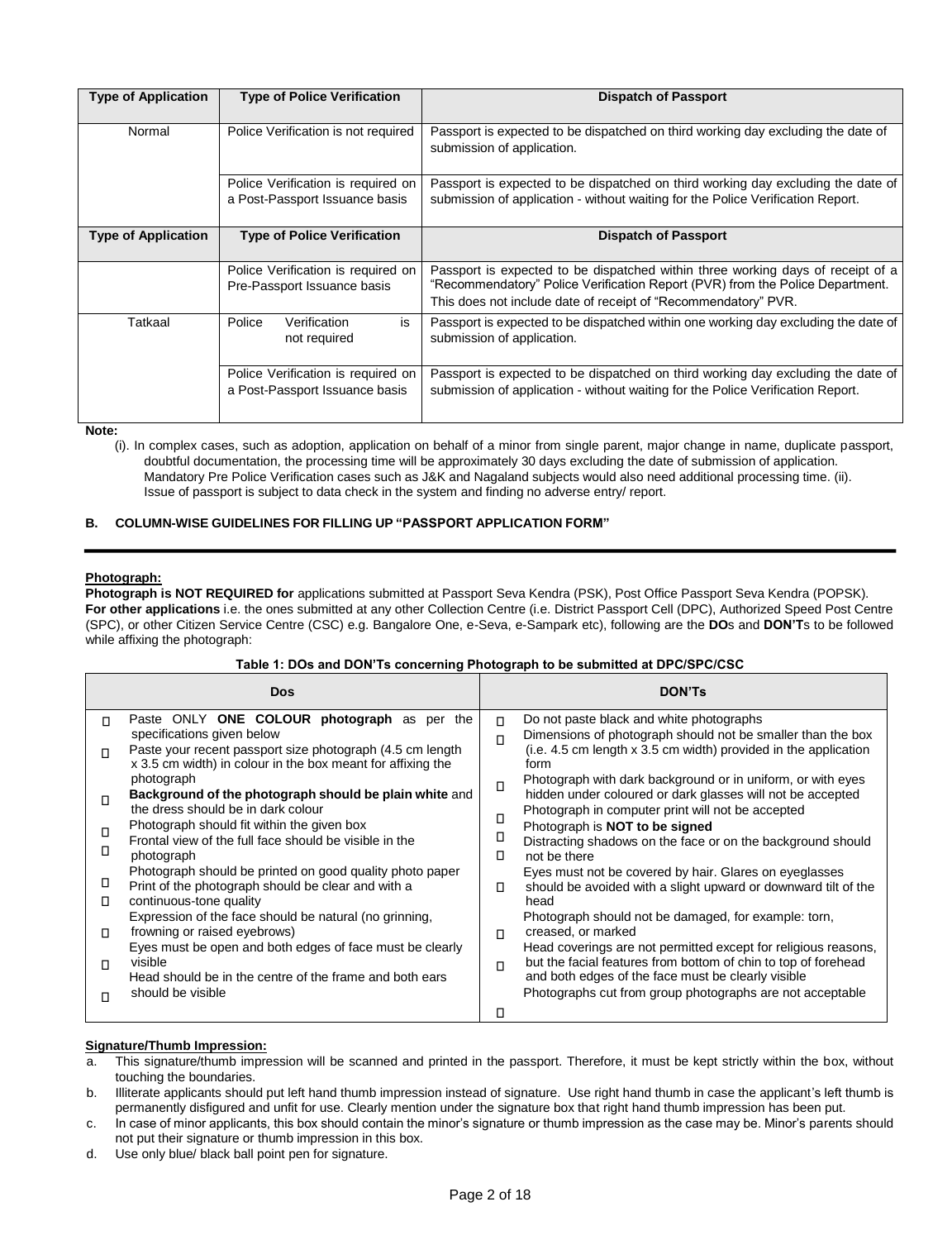# **Column 1: Service Required**

# *<Column 1.1: Applying for>*

Put a cross against **Fresh Passport** if you have never held a passport. See the **Section D** "Table-2 – (I)" while applying for fresh passport for the particular category you belong to and attach the self-attested photocopies of documents, as given in "Table-3". Attach appropriate documents for Normal and Tatkaal Application for which you are applying.

## *<Column 1.2: If reissue, specify reason(s)>*

Put a cross against **Re-issue of Passport** if you are applying for another passport in lieu of an existing passport for any of the following reasons:

- Your passport has either expired or is about to expire. You can apply for a re-issue of passport up to 1 year before the expiry or within 3 years after the expiry of the existing passport without fresh police verification, provided there is clear police report with respect to your previous passport and there is no adverse entry in the system.
- Your last passport expired more than three years ago.
- You want to change the personal particulars or other details specified in your current passport and get a booklet with changed details.
- Pages in the existing passport booklet are exhausted.  $\square$  Passport is lost.
- Passport is damaged. The booklet may be damaged beyond recognition or damaged but recognizable (i.e. Passport number is readable, name is legible and photograph is intact).

See the "Table-2 – (II)" while applying for re-issue of passport for the particular category you belong to and attach the concerned documents needed as given in the same table. Attach appropriate documents for Normal and Tatkaal Application for which you are applying. For re-issue of passport, details of latest held/existing/lost/damaged passport must be furnished in **Column 6.1** of passport application form.

## *<Column 1.3: If change in existing personal particulars, specify reason(s)>*

Put cross in the appropriate box due to which the change(s) is/ are required in the personal particulars.

### *<Column 1.4: Type of Application>*

- Put a cross against the Tatkaal box, if you need the passport urgently under the Tatkaal scheme, else put a cross against the Normal box. For Tatkaal scheme refer **Table 2: List of Applicant Categories and Documents** column *Document No. - Tatkaal Application*
- Under Tatkaal scheme, no proof of urgency is required and Post police verification shall be done in ALL such cases.
- Fee for a Tatkaal scheme is higher than a normal application fee. For details on fees, see **Section E**.
- For certain categories, Tatkaal Application is not permitted. Refer "Table 2" for list of categories who cannot apply under Tatkaal scheme.

## *<Column 1.5: Type of Passport Booklet>*

Put a cross in the appropriate Box indicating if you need a 36 pages Booklet or a 60 pages Booklet. Fee for a 60 pages booklet is higher than that of 36 pages booklet. For details on fees, see **Section E**.

## *<Column 1.6: Validity Required>*

**Minors less than 15 years** of age must leave the "Validity Required" column blank. The validity of their passport will be restricted to five years or till they attain the age of 18, whichever is earlier.

Minors between 15 to 18 years of age can apply either for a 10 year validity passport **or** they can apply for a passport which is valid till they attain the age of 18 years.

Different fees are applicable depending upon which category they are applying for. For fee details, see **Section E** "Table-4"**.** 

#### **Column 2: Applicant Details**

### *<Column 2.1: Applicant's Given Name & Surname >*

You must furnish your full name as you want it to appear on your passport. For instance, if you have filled in your surname as and  $\left| J\right| A\left| I\right| N$  $\sqrt{K|U|M|A|R}$  same will appear on your passport as: your given name as, the  $P \mid |Y| \cup |S|$  H

**Surname:** JAIN

# **Given Name:** PIYUSH KUMAR **Note:**

- In case you do not use a surname leave the "Surname" column blank and write your full name in "Applicant's Given Name" column. Some Embassies (Embassy of U.S.A., etc.) insist on surname for issue of visa. If you use a surname you must furnish the same here.
- No initials should be written and all initials (if any) in the applicant's name should be expanded. For instance, for the name used above, writing the Given Name as "P.K.JAIN" or "PIYUSH K JAIN" is not correct.
- No honorifics, titles such as Major, Doctor etc should be written. I Surname could have two words like Roy Choudhary or Das Gupta.

#### *<Column 2.2: Are you known by any other names (aliases)?>*

If you are known by any other name (alias), put a cross in the **Yes** box and provide the details in **Column 1** of the **Supplementary Form**. For example, if your name is Rajesh Bansal and your alias name is Raja, put a cross in the **Yes** box. If you are not known by any other name (alias), put a cross in the **No** box.

#### *<Column 2.3: Have you ever changed your name?>*

- If you have ever changed your name, put a cross in the **Yes** box and provide the details in **Column 2** of the **Supplementary Form**. For example, if you have changed your name from Vidhi Mehta to Aditi Mehta put a cross in the **Yes** box.
- This will be applicable to an applicant who has even marginally changed the name or a female who has changed her name or surname after marriage. For example, if you have changed your name from Harvinder to Harjinder or Ritesh to Reetesh put a cross in the **Yes** box.
- If you have not changed your name ever, put a cross in the **No** box.

# *<Column 2.4: Date of Birth>*

- **Write your date of birth** in the DD-MM-YYYY (date-month-year) format.
- You need to attach the documents for proof of your date of birth. Refer **Section D** "Table-3- Document No. 2" of the passport instruction booklet for details.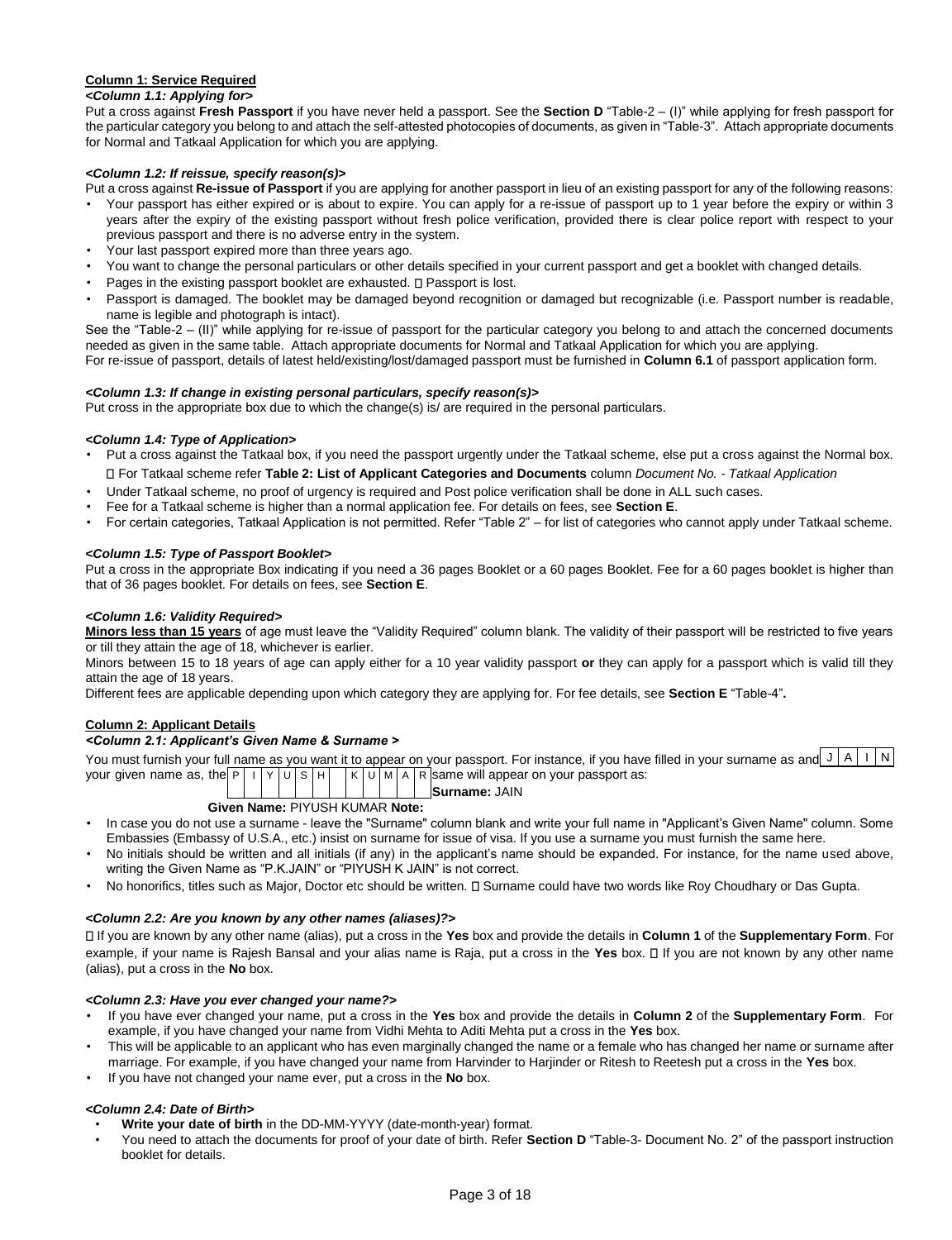### *<Column 2.5: Place of Birth>*

- If you were born in India, write the place of birth (such as village or town or city), district, and the State or Union Territory in which the place is located, under the respective headings.
- If you were born outside India, write the country in which the place is located. In this case, leave the Place of birth (village or town or city), District and State/UT boxes blank.
- If you were born before the partition of India (i.e. before 15/08/1947), at a place that now lies in Pakistan or Bangladesh, write the place of birth (such as village or town or city) and the country as "Undivided India". In this case, leave the District and State/UT boxes blank.

#### *<Column 2.6 & 2.7>* **Put a cross on appropriate box for 'Gender' and 'Marital Status'**

#### *<Column 2.8: Citizenship of India by>*

- Put a cross against the appropriate box to specify the basis of your citizenship, whether it is by birth or by descent (i.e. born to Indian parent(s) outside India); by registration or naturalization (i.e. who have been granted citizenship by the Ministry of Home Affairs).
- Attach documents as mentioned in **Section D "Case No. I (A) (1), Case No. I (A) (2), Case No. I (A) (3) in Table 2:** List of Applicant Categories and Documents to be submitted"**.**

#### *<Column 2.9, 2.10 & 2.11>* **Write your** *'***PAN (if available)', 'Voter ID (if available)' and put cross mark on your ''Employment Type'**

#### *<Column 2.12>* **If employed in Government/Statutory Body/PSU, specify organization name**

- If you are employed in a Government office or Statutory Body or Public Sector Undertaking, specify the name of the organization in the boxes provided.
- Please see **Section D** of the passport instruction booklet **"Case No. I (A) (6) in Table 2:** List of Applicant Categories and Document to be submitted with the application".

#### *<Column 2.13: Is either of your parent (in case of minor)/ spouse, a government servant?>*

Put a cross in the appropriate box to specify if either of your parent (in case of minor)/ spouse is working in a government organization. For list of documents to be attached, see **Section D.**

*<Column 2.14: Educational Qualification>* Put a cross in the appropriate box applicable to you

#### *<Column 2.15 - Are you eligible for Non-ECR Category? >*

In order to protect the interests of vulnerable sections of society such as children, illiterate workers etc., from being taken overseas and exploited, office of Protector of Emigrants, Ministry of Overseas Indian Affairs has placed certain categories of citizens in the Emigration Check Required (ECR) category. Most citizens who are not in the working age or are not illiterate, or are well qualified educationally will fall in the Non Emigration Check Required (Non-ECR) category. Indian citizens categorized as ECR, are required to get a clearance from the office of Protector of Emigrants, Ministry of Overseas Indian Affairs before leaving the country for employment purpose. For further clarification refer webs[ite](http://www.moia.gov.in/)  [www.moia.gov.in](http://www.moia.gov.in/)

If you are in the ECR category, ECR status will be printed on your passport. If ECR is not printed on your passport, you would be deemed to have been granted Non-ECR status. Non-ECR status will not be printed on your passport.

- Put a cross against **Yes** if you are eligible for Non Emigration Check Required (Non-ECR). **An applicant will be eligible for non-ECR status if the applicant falls in any one of the following categories and provides documentary proof thereof:** a) All holders of Diplomatic/Official passports
- b) All Gazetted Government servants, their spouses and dependent children
- c) All persons having educational qualification of matriculation (pass) and above
- d) All persons above the age of 50 years
- e) All children up to the age of 18 years wishing to obtain short validity passport. (For re-issue of passport, after they attain the age of 18 years, documents to prove their non-ECR category have to be submitted, else ECR stamping will be done)
- f) All children between 15 and 18 years of age wishing to obtain full validity passport of 10 years have to submit documents to prove their non-ECR category, else ECR stamping will be done.
- g) Income-Tax payers (including Agricultural Income-Tax payees) in their individual capacity, their spouses and dependent children. Following documents have to be submitted:
	- o Proof of assessment of income tax and actual payment of income tax for last one year; or
	- o Income Tax return statement (with income tax being paid by the applicant) for last one year that is stamped by income tax authorities and a copy of the PAN card. Applicants submitting NIL income tax return statements are not eligible.
- h) Persons possessing two years diploma from any institute recognized by the National Council for Vocational Training (NCVT) or State Council of Vocational Training (SCVT), or persons holding three years diploma/equivalent degree from institutions, such as Polytechnics recognized by the Central/State Governments of India
- i) Nurses possessing qualifications recognized under the Indian Nursing Council Act, 1947
- j) All professional degree holders, their spouses and dependent children. Examples of professional degree holders are Doctors holding MBBS degree or equivalent degree in Ayurved or Homeopathy, accredited Journalists, Engineers, Chartered Accountants, Cost Accountants, Lecturers, Teachers, Scientists, Advocates, etc.
- k) All persons who have been staying abroad for more than three years (the period of three years may or may not be continuous) and their spouses. For the purpose of verification, spouse name should be endorsed on each others passport.
- l) Seamen who are in possession of Continuous Discharge Certificate (CDC), or Sea Cadets and Deck Cadets (i). Who have passed the final examination of three years B.Sc. Nautical Sciences courses at T.S. Chanakya, Mumbai; and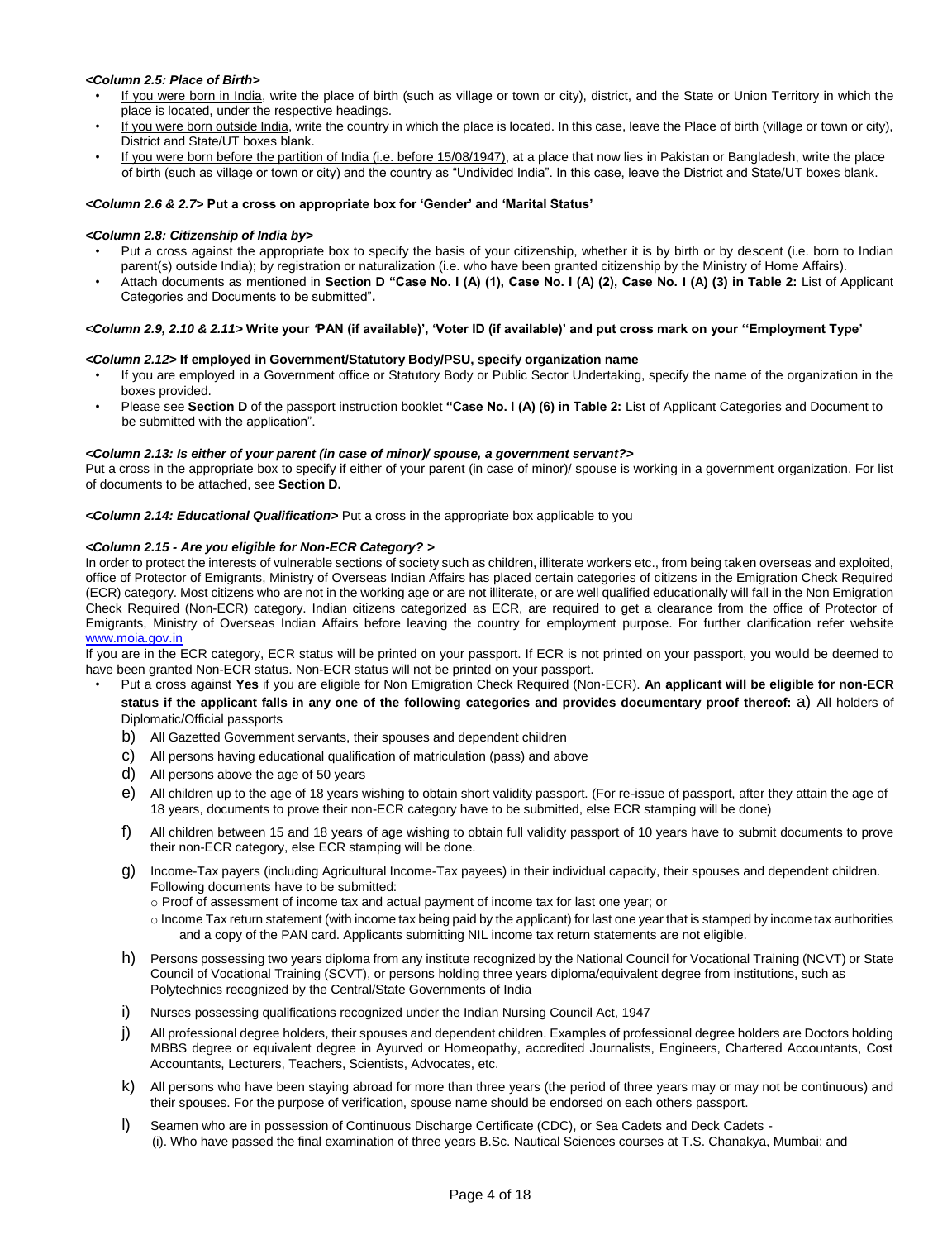(ii). Who have undergone three months pre-sea training at any of the Government approved training institutes, such as T.S. Chanakya, T.S. Rehman, T.S. Jawahar, MTI (SCI) and NIPM, CHENNAI, after production of identity cards issued by the Shipping Master at Mumbai/Kolkata/Chennai.

- m) Persons holding Permanent Immigration visa or documents like Green Card, Permanent Residence Card etc.
- If you do not fall under any of the above mentioned categories (a l), put a cross against **No**.

At present Emigration control is exercised by the Ministry of Overseas Indian Affairs, through Protector of Emigrants (POE) under the Emigration Act, 1982. Emigration clearance is required for employment in the following countries (18 in total):

## *United Arab Emirates (UAE), Kingdom of Saudi Arabia (KSA), Qatar, Oman, Kuwait, Bahrain, Malaysia, Libya, Jordan, Yemen, Sudan, Brunei, Afghanistan, Indonesia, Syria, Lebanon, Thailand, and Iraq.*

ECR passport holders taking up employment in the above mentioned countries require emigration clearance from the office of the Protector of Emigrants (POE) before leaving India; otherwise, they will be stopped from traveling at the port of exit. For further clarification refer website [www.moia.gov.in](http://www.moia.gov.in/)

With effect from October 1, 2007 Government of India has abolished Emigration Check Required Suspension (ECRS). Therefore, ECR passport holders traveling abroad for purpose other than employment, to any of the above mentioned 18 countries, will be allowed to leave the country on production of valid passport, valid visa and return ticket at the immigration counters at international airport in India. **Note:** A passport holder having employment visa in passport does not require clearance from POE when they go back after short visit to India.

## *<Column 2.16: Visible distinguishing mark>*

Write details of visible distinguishing mark (if any) on your body, in the space provided, else leave the column blank. For example, if there is a mole or birth mark on your forehead, write the details in the space provided.

## *<Column 2.17: Aadhaar Number>*

Write your Aadhaar Number (if available) in the space provided.

#### **Column 3: Family Details**

*<Column 3.1, 3.2, 3.3 & 3.4>* **Write your family details as asked in the Passport Application Form** 

- □ You need to attach Court decree/order in respect of your legal guardian.
- $\Box$ If your spouse has a passport, write his/her name in Column 3.4 as written in the passport.

### *<Column 3.5: If applicant is minor, provide following details>*

If you are applying for a passport of a minor (below 18 years of age), following details of valid passports (if any) held by **BOTH OR EITHER** parent(s) or legal guardian must be furnished in the relevant column.

• Write the passport number of the minor's parent(s) or legal guardian. If the minor's parent(s) or legal guardian do not hold a passport, but have applied for it, enter the file number.

**Note:** If either parent holds a valid passport with spouse name endorsed, passport will be issued to the minor without any police verification. Original passport of parent(s) should be presented for the verification of particulars. If parent(s) hold a valid passport, but spouse name is not endorsed, then they must get the spouse name added in their passport or furnish marriage certificate. For this they have to apply for a reissue of passport and get the specified change in personal particulars. Processing of minor's passport would be much faster if the parents apply for endorsement of spouse name along with the minor's passport application form.

• Write the nationality of the minor's parent(s) or legal guardian if it is other than Indian.

If either parent does not hold a valid passport, passport will be issued to the minor only after police verification.

Please see **Section D** "**Case No. I (B) in Table 2:** List of Applicant Categories and Documents to be submitted with the application".

#### **Column 4: Present Residential Address Details (where applicant presently resides)**

Please note that heavy penalty is applicable if the applicant provides false information or suppresses information regarding present residential address details.

*<Column 4.1: > '***Is your permanent address available?' -** Self Explanatory

*<Column 4.2 & 4.3>* **'House No. and Street Name' and 'Is permanent address same as present address?' -** Self Explanatory

**Column 5: Emergency Contact Details** - Self Explanatory

## **Column 6: Identity Certificate/Passport Details -** Self Explanatory

*<Column 6.1 & 6.2: 'Have you ever held/hold any Identity Certificate?' and 'Have you ever applied for passport, but not issued?'>* **-** Self Explanatory

#### **Column 7: Other Details**

If a criminal case is pending against an applicant in any Court, applicant can apply for a passport subject to the condition that he/she encloses a written permission granted by the court allowing the applicant to travel abroad. Normally a short validity passport valid for one year is issued, subject to conditions if any, mentioned in the Court order as per GSR 570 (E) dated 25 August, 1993. For any clarification please visit our website www.passportindia.gov.in

#### **Column 8: Fee Details: Applicants submitting the application form at the Passport Seva Kendra are NOT required to fill the fee details.** *<Column 8.1: Fee amount in Rs>*

Only applicants submitting forms at District Passport Cell (DPC) or Speed Post Centre (SPC) or Citizen Service Centre (CSC) like Bangalore1, E-Seva, E-Sampark etc., are required to fill the fee amount in Rupees. For fee details, see **Section E**.

**Note:**

• You can pay at a Passport Seva Kendra (PSK)/ Passport Office Passport Seva Kendra (POPSK) in cash only.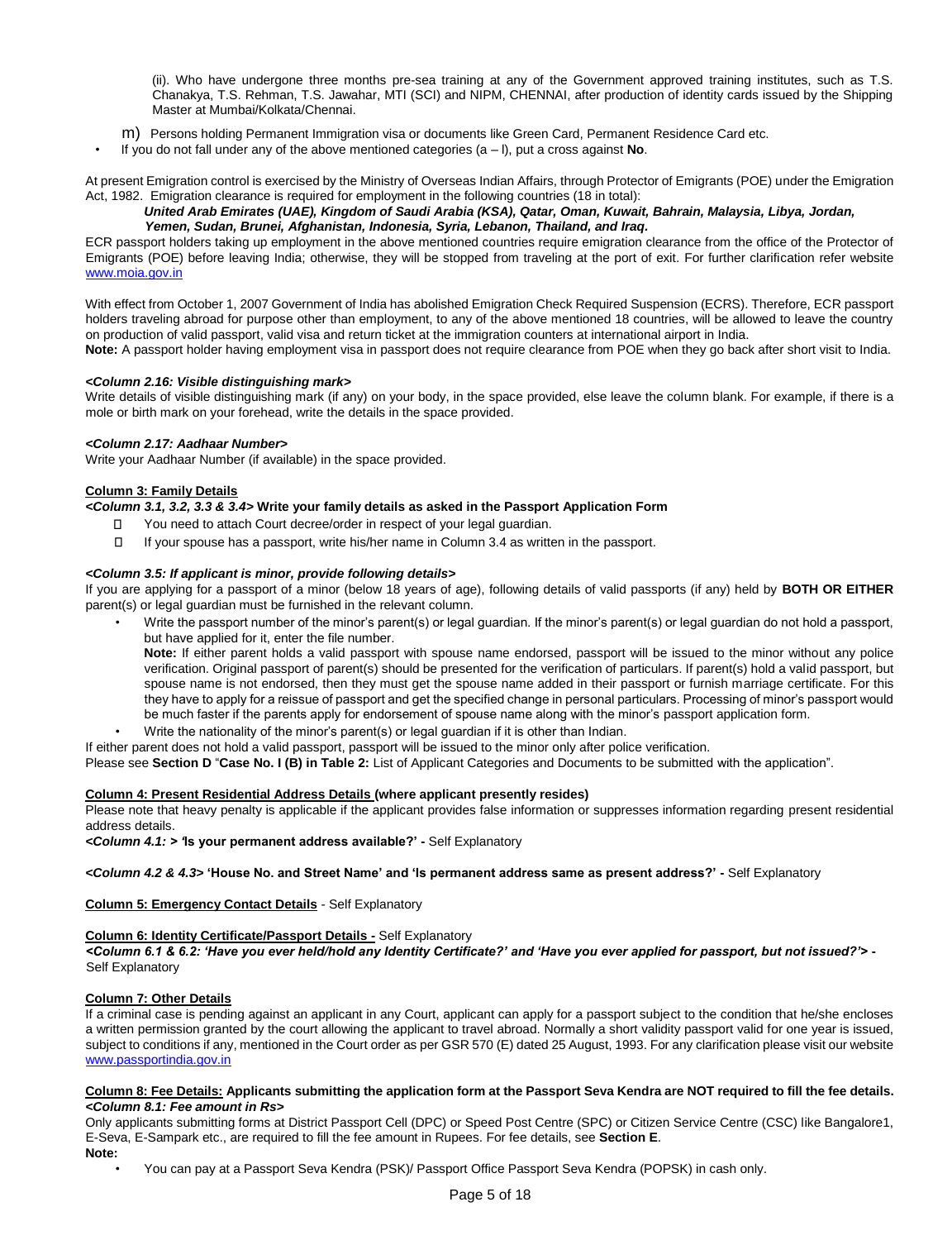- If you are submitting your application at a District Passport Cell (DPC), you can pay only by demand draft.
- If you are submitting your application at a Speed Post Centre (SPC), you can pay in cash or by demand draft.
- If you are submitting your application at a Citizen Service Centre (CSC), you can pay in cash or credit/ debit card as applicable.

## **Column 9: Enclosures**

**Self-attested** photocopies of documents that are attached as enclosures along with the passport application form must be listed in the blank space provided. Please ensure that your signature does not cover any important detail. For list of documents to be attached, see **Section D.**

# **C. COLUMN-WISE GUIDELINES FOR FILLING UP "SUPPLEMENTARY FORM"**

# **Column 1: Alias Name Details (if you are also known by any other names)**

- *<Column 1.1 & 1.2>* **'Alias Name1, Given Name & Surname'** and '**Alias Name2, Given Name & Surname'** 
	- If you are also known by any alias name other than that mentioned in **Column 2.1** of the **Passport Application Form**, write the alias name in the given boxes.
	- For example, if your name is Rajesh Bansal and your alias name is Raja, write the given name in the boxes provided for Alias Name1, Given Name. Leave the "Surname" column blank; if you do not use a surname in your alias name.
	- Please follow the instructions as given in Column 2.1 of Section B for filling up details in this column.

## **Column 2: Previous Name Details (If you have ever changed your name)**

## *<Column 2.1>* **'Previous Name1, Given Name & Surname' and 'Previous Name2, Given Name & Surname'**

- If you have ever changed your name, write your earlier name in the given boxes. This will be applicable to an applicant who has even marginally changed the name or a female who has changed her name or surname after marriage.
- For example, if you have changed your name from Vidhi Mehta to Aditi Mehta write the details in this column.
- Please follow the instructions as given in Column 2.1 of Section B for filling up details in this column.

#### **Column 3, 4 & 5: 'Permanent Residential Address (If it is different from present residential address)', 'Present Residential Address (If you are on a temporary visit to India)' and 'Diplomatic/ Official Passport Details'**

**Column 6: Other Details -** Please fill the details as specified in this column. Also attach the documentary proof along with it. **D. LIST OF SUPPORTING DOCUMENTS** 

Applicants are required to attach self-attested photocopies of all documents with the application form. In case of submission at Citizen Service Centre (CSC) particularly at Bangalore-1, applicants are requested to attach attested photocopies (either gazetted official or notary) of all documents with the application form. Original documents must also be produced at the counter, which will be returned after verification. **For fresh passport**, normally an applicant is required to submit proof of address, proof of date of birth and documentary proof that the applicant is eligible for Non-ECR category (previously ECNR). Refer Table 3, Document No. 1 and 2 for documents which have to be submitted as proof of address and proof of date of birth. Refer Column 2.15 in **Section B** for applicants who are eligible for Non-ECR category. Additional documentation is required for specific cases such as adoption, name change, any particular difference in documents, tatkaal cases etc. **For re-issue of passport**, an applicant is required to submit old Passport in original with self-attested photocopy of its first two and last two pages, including ECR/Non-ECR page (previously ECNR) and the page of observation (if any), made by Passport Issuing Authority and validity extension page, if any, in respect of short validity passport. Proof of address has to be submitted only if it is different from the old passport.

This Section has been divided into two sub-sections for documents which have to be submitted in different applicant cases:

- <D.1> List of Categories of Applicants and Documents (document nos. is given here) to be submitted by them
	- <D.2> Overall List of Documents

#### *<D.1: LIST OF CATEGORIES OF APPLICANTS AND DOCUMENTS TO BE SUBMITTED BY THEM>*

In the given table, list of applicant categories along with their document numbers have been listed. "Document No." is the reference given to the document mentioned in Table-3 "Overall List of Documents". For instance, Case I (A) 8 given in Table-2 refers to an applicant who is a retired government official and wants to apply for a fresh passport under Tatkaal Scheme. He/she is required to submit the following documents as given in Table-3:

- 1. Document No. 1: Proof of Current Address
- 2. Document No. 2: Proof of Date of Birth
- 3. Document No. 10 **or** 41: Pension Payment Order **or** "Out of turn issuance of passport documents" The List of documents has been given in Table-3, Refer Document No. 41.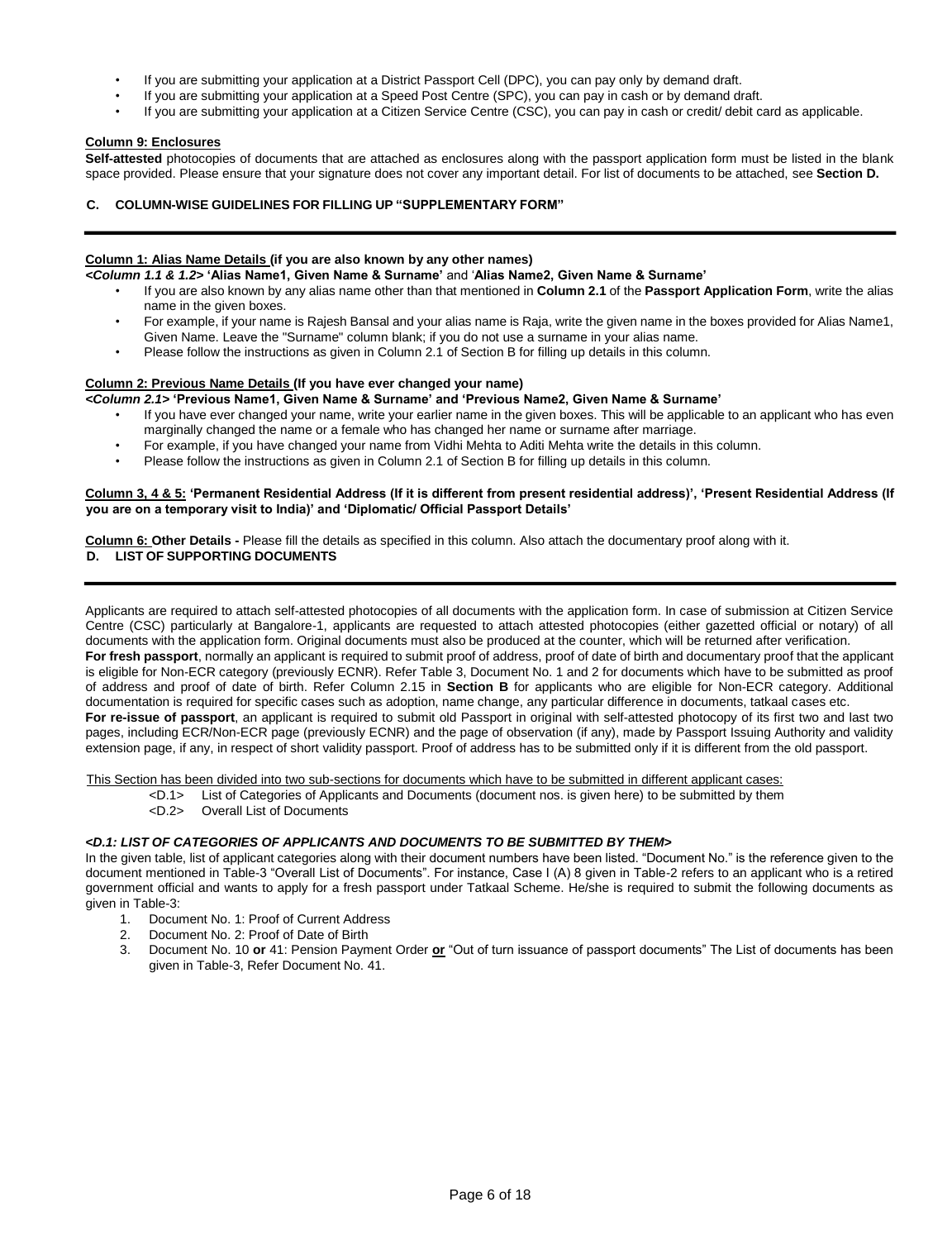| <b>CASE NO.</b> | <b>PASSPORT SERVICES</b>                                                                                                                                                                                       | <b>DOCUMENTS TO BE SUBMITTED</b>                                                                                                                                                                                                                                                                                                                       |                                                                                                                                                                                                                                                                                                                    |  |
|-----------------|----------------------------------------------------------------------------------------------------------------------------------------------------------------------------------------------------------------|--------------------------------------------------------------------------------------------------------------------------------------------------------------------------------------------------------------------------------------------------------------------------------------------------------------------------------------------------------|--------------------------------------------------------------------------------------------------------------------------------------------------------------------------------------------------------------------------------------------------------------------------------------------------------------------|--|
| (1)             | <b>Fresh Passport</b>                                                                                                                                                                                          | Document No. - Normal Application                                                                                                                                                                                                                                                                                                                      | Document No. - Tatkaal Application                                                                                                                                                                                                                                                                                 |  |
| $\overline{A}$  | <b>Adult</b>                                                                                                                                                                                                   |                                                                                                                                                                                                                                                                                                                                                        |                                                                                                                                                                                                                                                                                                                    |  |
| $\mathbf{1}$    | Ordinary Case (Citizen of India by birth)                                                                                                                                                                      | 1, 2, 3 (if the applicant is eligible for Non ECR), 41 (if Post<br>Police Verification is required)                                                                                                                                                                                                                                                    | (i) 1, 2, 3 (if the applicant is eligible for Non ECR) (ii)<br>41                                                                                                                                                                                                                                                  |  |
| $\overline{2}$  | Citizen of India by Descent (Born to Indian parent(s)<br>outside India)                                                                                                                                        | (i) 1, 2, 3 (if the applicant is eligible for Non ECR) (ii)<br>4 or 5 or 6                                                                                                                                                                                                                                                                             |                                                                                                                                                                                                                                                                                                                    |  |
| 3               | Citizen of India by Registration/ Naturalization<br>(Granted citizenship by MHA)                                                                                                                               | 1, 2, 3 (if the applicant is eligible for Non ECR), 7                                                                                                                                                                                                                                                                                                  |                                                                                                                                                                                                                                                                                                                    |  |
| $\overline{4}$  | Applicants repatriated from abroad at Government<br>cost                                                                                                                                                       | 1, 2, 3 (if the applicant is eligible for Non ECR),<br>5 (if available), 8, 9                                                                                                                                                                                                                                                                          | <b>Cannot apply under Tatkaal Scheme</b>                                                                                                                                                                                                                                                                           |  |
| 5               | Applicants deported to India/ Emergency Certificate<br>cases                                                                                                                                                   | 1, 2, 3 (if the applicant is eligible for Non ECR),<br>5 (if available), 8 (if any), 9                                                                                                                                                                                                                                                                 |                                                                                                                                                                                                                                                                                                                    |  |
| 6               | Government/ Public Sector/ Statutory body<br>employees                                                                                                                                                         | (i) 1, 2<br>(ii) 45 (if No Police Verification is required) or<br>50 (if Post Police Verification is required) or<br>51 (if Pre Police Verification is required)                                                                                                                                                                                       | (i) 1, 2<br>(ii) 45 (if No Police Verification is required) or<br>50 (if Post Police Verification is required) or<br>51 (if Pre Police Verification is required)                                                                                                                                                   |  |
| $\overline{7}$  | Dependent family members of Government/ Public<br>Sector/ Statutory body employees (For J&K<br>children in age group 10-15 years are covered. For<br>rest of India children in age group 18-21 are<br>covered) | (i) 1, 2, 3 (if the applicant is eligible for Non ECR)<br>(ii) 41 (if Post Police Verification is required), 45 (of<br>dependent)                                                                                                                                                                                                                      | (i) 1, 2, 3 (if the applicant is eligible for Non ECR)<br>(ii) 41 or 45 (of dependent)                                                                                                                                                                                                                             |  |
| 8               | Retired government officials                                                                                                                                                                                   | 1, 2, 10 (if Post Police Verification is required)                                                                                                                                                                                                                                                                                                     | (i) 1, 2<br>(ii) 10 or 41                                                                                                                                                                                                                                                                                          |  |
| 9               | Applicants having Diplomatic/ Official Passport and<br>applying for ordinary Passport while in service                                                                                                         | (i) 1, 2, 11 (12 if surrender certificate is not available)<br>(ii) 45 or 50 or 51 if applicant is Government/Public<br>Sector/Statutory body employee, 41 (if applicant is not a<br>Government/Public Sector/Statutory body employee and if<br>Post Police Verification is required)<br>Note: In case the applicant submits "12", "2" is not required | (i) 1, 2, 11 (12 if surrender certificate is not available)<br>(ii) 45 or 50 or 51 if applicant is a Government/Public<br>Sector/Statutory body employee<br>(iii) 41 if applicant is not a Government/Public<br>Sector/Statutory body employee<br>Note: In case the applicant submits "12", "2" is not<br>required |  |
| 10              | Dependent family members of Diplomatic/ Official<br>Passport holders who are not government servants<br>(For J&K Children in age group 10-15 years are<br>covered)                                             | 1, 2, 3 (if the applicant is eligible for Non ECR), 44, 41 (if Post<br>Police Verification is required)                                                                                                                                                                                                                                                | (i) 1, 2, 3 (if the applicant is eligible for Non ECR), 44 (ii)<br>41                                                                                                                                                                                                                                              |  |
| 11              | Owner, partners and directors of Companies which<br>are members of CII, FICCI & ASSOCHAM.                                                                                                                      | (i) 1, 2                                                                                                                                                                                                                                                                                                                                               | (i) 1, 2 (ii) 41                                                                                                                                                                                                                                                                                                   |  |
| 12              | Change in name                                                                                                                                                                                                 | 1 (in new name), 2 (in old name), 3 (if the applicant is eligible<br>for Non ECR - Documents in old name are allowed), 13, 55                                                                                                                                                                                                                          | <b>Cannot apply under Tatkaal Scheme</b>                                                                                                                                                                                                                                                                           |  |
| 13              | Change/ Addition in surname due to marriage                                                                                                                                                                    | (i) 1, 2, 3 (if the applicant is eligible for Non ECR), 41 (if Post (i) 1, 2, 3 (if the applicant is eligible for Non ECR (ii) 41<br>Police Verification is required)                                                                                                                                                                                  |                                                                                                                                                                                                                                                                                                                    |  |

# **Table 2: List of Applicant Categories and Documents to be submitted**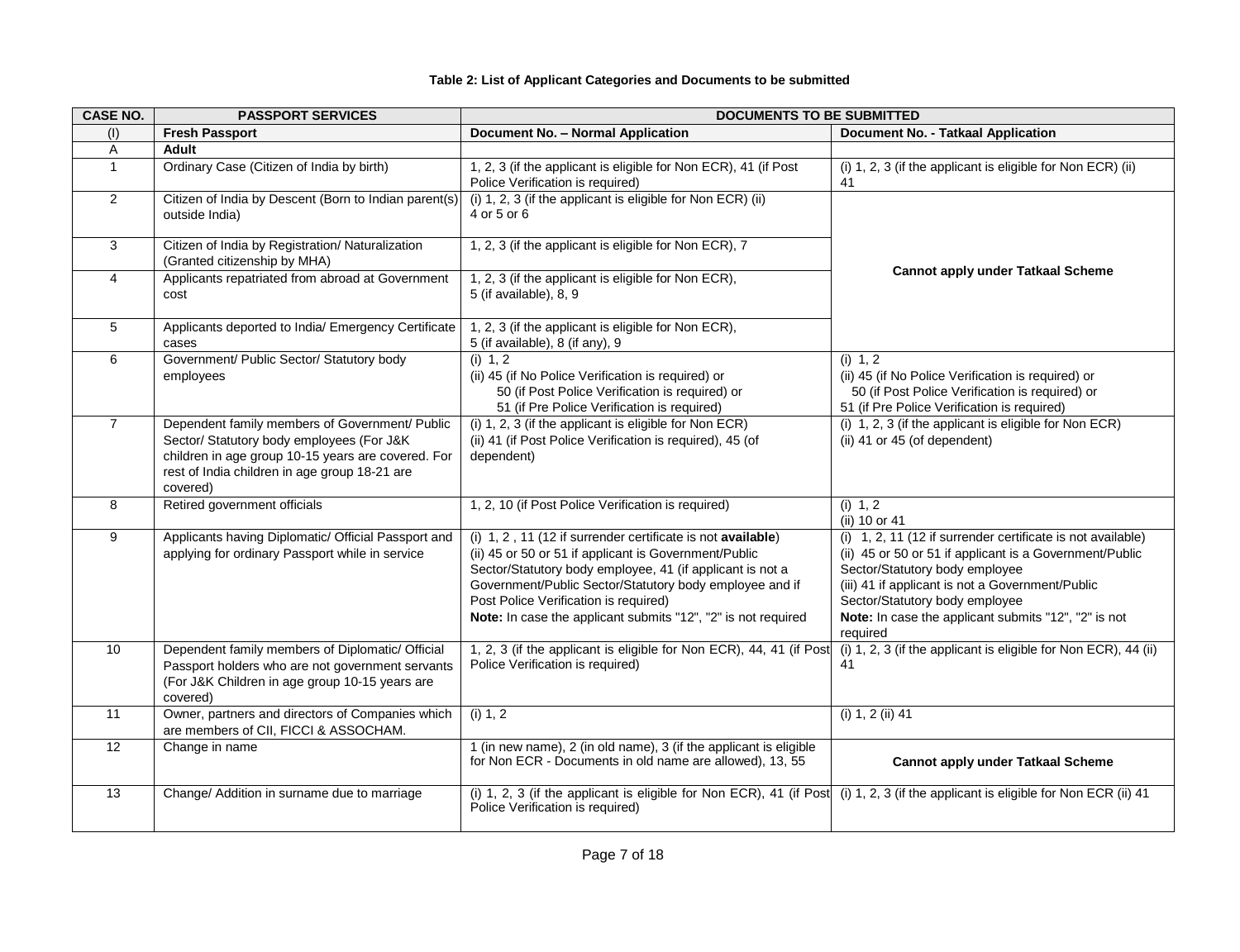| <b>CASE NO.</b> | <b>PASSPORT SERVICES</b>                                                                                   | <b>DOCUMENTS TO BE SUBMITTED</b>                                                                                                                                                                        |                                                                                                                                                                                                |  |
|-----------------|------------------------------------------------------------------------------------------------------------|---------------------------------------------------------------------------------------------------------------------------------------------------------------------------------------------------------|------------------------------------------------------------------------------------------------------------------------------------------------------------------------------------------------|--|
| (1)             | <b>Fresh Passport</b>                                                                                      | Document No. - Normal Application                                                                                                                                                                       | Document No. - Tatkaal Application                                                                                                                                                             |  |
|                 |                                                                                                            |                                                                                                                                                                                                         |                                                                                                                                                                                                |  |
| 14              | Change in name in case of Government/ Public<br>Sector/ Statutory body employees                           | 1, 2, 15, 16, 41 (if Post Police Verification is required)                                                                                                                                              | $(i)$ 1, 2, 15, 16<br>$(ii)$ 41                                                                                                                                                                |  |
| 15              | <b>Nagaland Residents</b>                                                                                  | 1, 2, 3 (if the applicant is eligible for Non ECR)<br>Note: Additional PV required from Guwahati through MHA.                                                                                           | <b>Cannot apply under Tatkaal Scheme</b>                                                                                                                                                       |  |
| 16              | Naga origins residing outside Nagaland                                                                     | 1, 2, 3 (if the applicant is eligible for Non ECR)<br>Note: Additional PV required from centralized MHA office                                                                                          |                                                                                                                                                                                                |  |
| 17              | Jammu and Kashmir Residents                                                                                | 1, 2, 3 (if the applicant is eligible for Non ECR)                                                                                                                                                      | Cannot apply under Tatkaal Scheme Note:<br>Mandatory Pre-Police Verification required                                                                                                          |  |
| 18              | Jammu and Kashmir Residents staying outside<br>J&K for more than five years                                | 1, 2, 3 (if the applicant is eligible for Non ECR), 41 ( if Post<br>Police Verification is required)                                                                                                    | (i) 1, 2, 3 (if the applicant is eligible for Non ECR) (ii)<br>41<br>(iii) Proof of registration / Migration certificate                                                                       |  |
| 19              | Students staying away from their parent's current<br>residence                                             | 1, 2, 3 (if the applicant is eligible for Non ECR), 17, 18,41 (if<br>Post Police Verification is required)                                                                                              | (i) 1, 2, 3 (if the applicant is eligible for Non ECR), 17, 18<br>$(ii)$ 41                                                                                                                    |  |
| 20              | Senior Citizens (For J&K: Men - 65+ years,<br>Women - 60+ years; For rest of India 65+ years)              | 1, 2, 3 (if the applicant is eligible for Non ECR), 41 (if Post<br>Police Verification is required)                                                                                                     | (i) 1, 2, 3 (if the applicant is eligible for Non ECR) (ii)<br>41                                                                                                                              |  |
| B               | <b>Minor</b>                                                                                               |                                                                                                                                                                                                         |                                                                                                                                                                                                |  |
| $\overline{1}$  | Either/ Both parent(s) hold a valid Passport with<br>spouse name endorsed                                  | (i) 1 (of parents), 2, 24 (with spouse name endorsed) (ii) 46<br>(one parent not given consent) or 47 (signed by both<br>parents)                                                                       | (i) 1 (of parents), 2, 24 (with spouse name endorsed)<br>(ii) 46 (one parent not given consent) or 47 (signed by<br>both parents)                                                              |  |
| $\overline{2}$  | Neither of the parent holds a valid Passport                                                               | (i) 1 (of parents), 2, 41 (if Post Police Verification is required)<br>(ii) 46 (one parent not given consent) or 47 (signed by both<br>parents)                                                         | 1 (of parents), 2<br>(i)<br>46 (one parent not given consent) or 47 (signed<br>(ii)<br>by both parents)<br>(iii)<br>41                                                                         |  |
| 3               | Either/ Both parent(s) resident abroad                                                                     | 1 (of parents or Legal Guardian if both parents are<br>(i)<br>resident<br>abroad), 2, 24 (with spouse name endorsed), 47<br>46 (one parent not given consent) or 47 (signed by<br>(ii)<br>both parents) | (i) 1 (of parents or Legal Guardian if both parents are<br>resident abroad), 2, 24 (with spouse name endorsed), 47<br>(ii) 46 (one parent not given consent) or 47 (signed by<br>both parents) |  |
| $\overline{4}$  | Minors who are between 15 and 18 years of age<br>wishes to obtain a full validity Passport for 10<br>years | 1 (of parents), 2, 24 (if any - with spouse name endorsed), 41<br>(if Post Police Verification is required)                                                                                             | 1 (of parents), 2, 24 (if any - with spouse name<br>(i)<br>endorsed)<br>(ii)<br>41                                                                                                             |  |
| 5               | Children of Government/ Public Sector/ Statutory<br>body employees                                         | 1 (of parents), 2<br>(i)<br>46 (one parent not given consent) or 47 (signed by<br>(ii)<br>both parents)<br>24 (if any - with spouse name endorsed), 45 (of<br>(iii)<br>dependent)                       | 1 (of parents), 2, 24 (if any - with spouse name<br>(i)<br>endorsed)<br>46 (one parent not given consent) or 47 (signed<br>(ii)<br>by both parents)<br>41 or 45 (of dependent)<br>(iii)        |  |
| 6               | Children adopted by Indian parents                                                                         | 1 (of Adopter parents), 2, 20 or 54, 24 (if any - with<br>(i)<br>spouse name endorsed)<br>46 (one parent not given consent) or 47 (signed by<br>(ii)<br>both parents)                                   | <b>Cannot apply under Tatkaal Scheme</b>                                                                                                                                                       |  |
| $\overline{7}$  | Children adopted by foreign parents                                                                        | 1 (of parents), 2, 20, 21, 22, 24                                                                                                                                                                       |                                                                                                                                                                                                |  |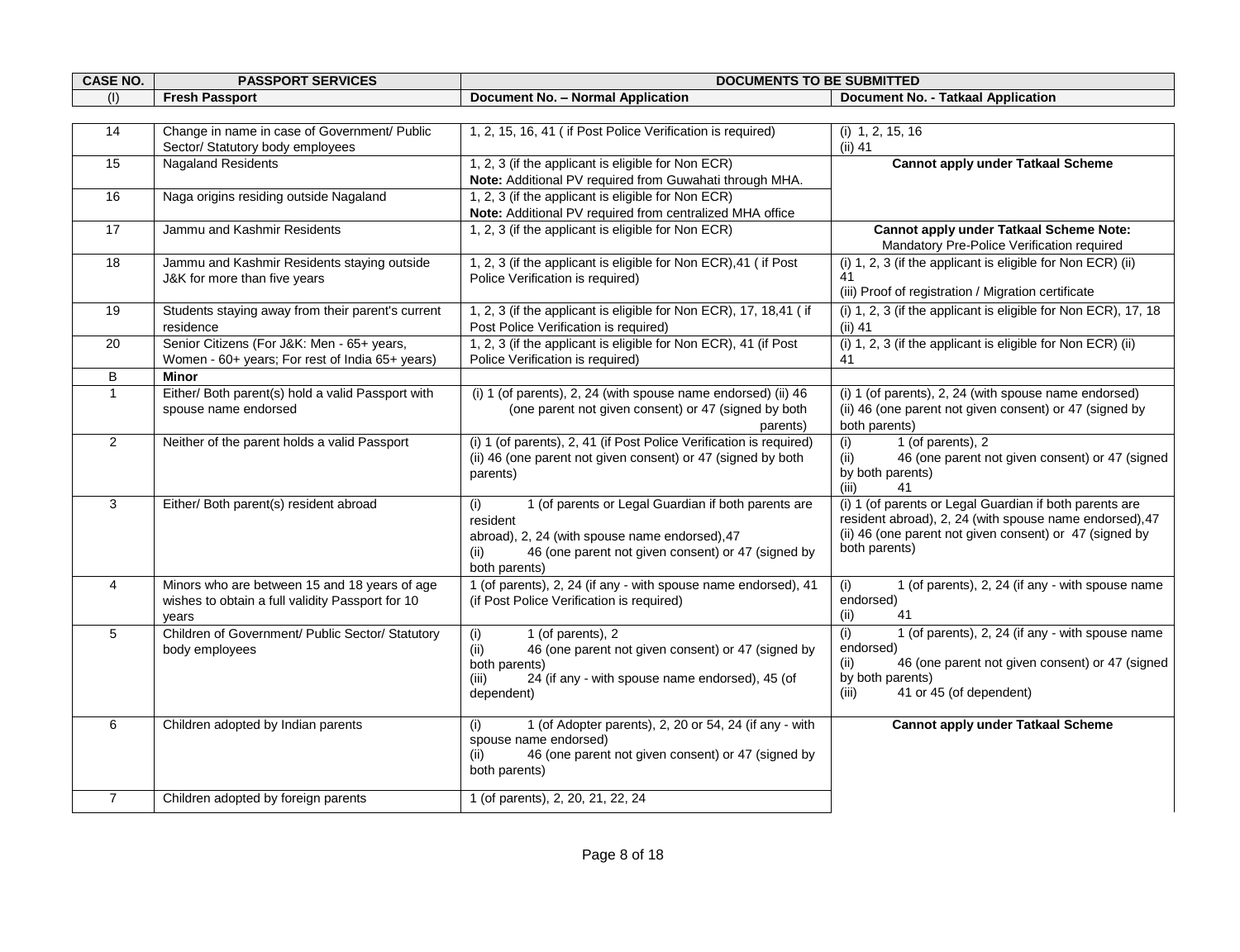| 8               | Parents are divorced                                                                | 1 (of the parent who has the custody of the child), 2,<br>(i)<br>23, 24 (if any)<br>46 (one parent not given consent) or 47 (signed by<br>(ii)<br>both parents)                                      |                                                                                                                                                                    |
|-----------------|-------------------------------------------------------------------------------------|------------------------------------------------------------------------------------------------------------------------------------------------------------------------------------------------------|--------------------------------------------------------------------------------------------------------------------------------------------------------------------|
| <b>CASE NO.</b> | <b>PASSPORT SERVICES</b>                                                            | <b>DOCUMENTS TO BE SUBMITTED</b>                                                                                                                                                                     |                                                                                                                                                                    |
| (1)             | <b>Fresh Passport</b>                                                               | Document No. - Normal Application                                                                                                                                                                    | Document No. - Tatkaal Application                                                                                                                                 |
| 9               | Parents are separated but not divorced                                              | (of the parent with whom the child is residing), 2, 24 (if any-<br>with spouse name endorsed), 46                                                                                                    | <b>Cannot apply under Tatkaal Scheme</b>                                                                                                                           |
|                 |                                                                                     |                                                                                                                                                                                                      |                                                                                                                                                                    |
| 10              | Single parent of the child born out of wedlock                                      | (of parent), 2, 24 (if any), 46                                                                                                                                                                      | <b>Cannot apply under Tatkaal Scheme</b>                                                                                                                           |
| 11              | Children born through surrogacy                                                     | (i)1 (of parent), 2,24(if any), 47, 41 (if Post Police Verification<br>is required) (ii) 52                                                                                                          | (i) 1 (of parent), 2, 24(if any), 41, 47<br>$(ii)$ 52                                                                                                              |
| 12              | Applied by one parent/ guardian when consent of<br>one or both parents not possible | (of parent), 2, 24 (if any- with spouse name endorsed), 46                                                                                                                                           | 1 (of parent), 2, 24 ( if any- with spouse name<br>(i)<br>endorsed), 46<br>(ii)<br>53                                                                              |
| 13              | Applied by Legal Guardian                                                           | (of parents), 2, 24 (if any- with spouse name endorsed), 30,<br>47 (signed by legal guardian), 41 (if Post Police Verification is<br>required)                                                       | (i)<br>1 (of parents), 2, 24 (if any- with spouse name<br>endorsed), 30, 47 (signed by legal guardian)<br>(ii)                                                     |
| 14              | Minors with single parent (One parent deceased)                                     | (of parent), 2, 24 (if any), 25 (of deceased parent), 47                                                                                                                                             | <b>Cannot apply under Tatkaal Scheme</b>                                                                                                                           |
| 15              | Minors from Nagaland (below 18 years)                                               | (i) 1 (of parents), 2, 24 (if any - with spouse name endorsed)<br>(ii) 46 (one parent not given consent) or 47 (signed by both<br>parents)<br>Note: Additional PV required from Guwahati through MHA | <b>Cannot apply under Tatkaal Scheme</b>                                                                                                                           |
| 16              | Minors from Jammu and Kashmir (below 10 years<br>for Tatkaal Application)           | $(i)$ 1 (of parents), 2, 24 (if any - with spouse name endorsed),<br>41 (if Post Police Verification is required)<br>(ii) 46 (one parent not given consent) or 47 (signed by both<br>parents)        | (i)<br>1 (of parents), 2, 24 (if any - with spouse name<br>endorsed)<br>46 (one parent not given consent) or 47 (signed<br>(ii)<br>by both parents)<br>(iii)<br>41 |
| 17              | Minor students staying away from parents                                            | 1 (of parents), 2, 17, 18, 24 (if any - with spouse<br>(i)                                                                                                                                           | 1 (of parents), 2, 17, 18, 24 (if any - with<br>(i)                                                                                                                |

| 3 | Renewal of Short Validity Passport (SVP)        | (if address is different from old Passport), 5, 26     | Cannot apply under Tatkaal Scheme                        |
|---|-------------------------------------------------|--------------------------------------------------------|----------------------------------------------------------|
| 4 | body<br>Government/ Public Sector/<br>Statutory | (if address is different from old Passport), 5, 50, 51 | I (if address is different from old Passport), 5, 50, 51 |
|   | employees (Still serving)                       |                                                        |                                                          |
| 5 | Retired government official                     | (if address is different from old Passport), 5, 10     | 1 (if address is different from old Passport), 5, 10     |
|   |                                                 |                                                        |                                                          |
|   |                                                 |                                                        |                                                          |
|   |                                                 |                                                        |                                                          |

name endorsed), 41 (if Post Police Verification is required) (ii) 46 (one parent not given consent) or 47 (signed by

**(II) Re-issue of Passport Document No. – Normal Application Document No. - Tatkaal Application**  A Additional Booklet (Exhaustion of Visa pages) 1 (if address is different from old Passport), 5 1 (if address is different from old Passport), 5

Police Verification is required)

spouse name endorsed)

by both parents) (iii) 41

 $(i)$  1, 5 (ii) 41

1 ( if address is different from old Passport ), 5 1 ( if address is different from old Passport ), 5

(ii) 46 (one parent not given consent) or 47 (signed

both parents)

2 After three years of expiry of old passport 1 ( if address is different from old Passport ), 5, 41 (if Post

B Expiry of old passport

1 Within the time period of one year before expiry and three year after expiry of old Passport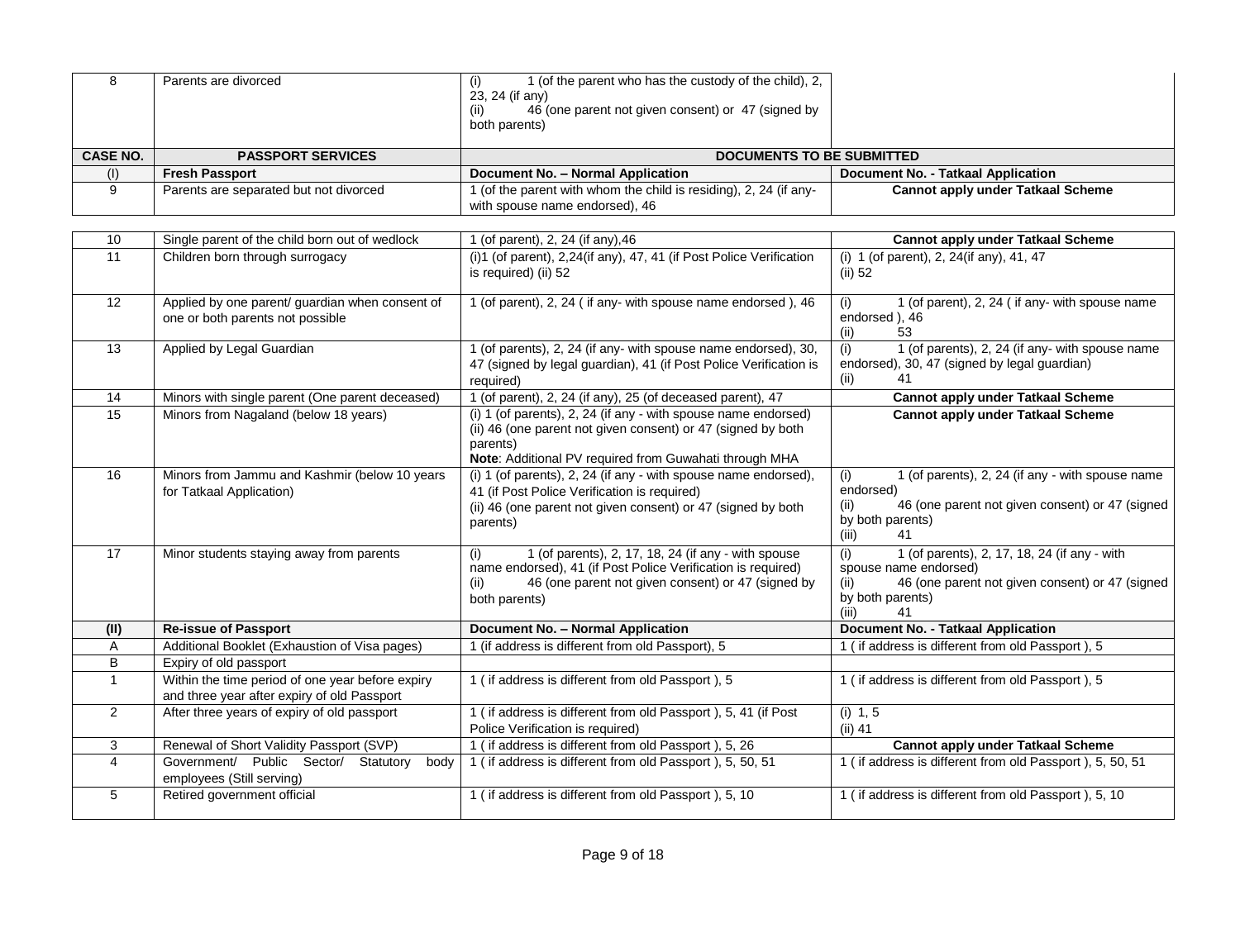| 6               | Students going for higher studies abroad up to 2<br>years from expiry of Passport                                                                                                                                                 | 1 (if address is different from old Passport), 5, 27                                                                                         | (i) 1 (if address is different from old Passport), 5, 27                                                               |
|-----------------|-----------------------------------------------------------------------------------------------------------------------------------------------------------------------------------------------------------------------------------|----------------------------------------------------------------------------------------------------------------------------------------------|------------------------------------------------------------------------------------------------------------------------|
| $\mathbf{C}$    | Damaged Passport (Passport number is readable,<br>name is legible and Photo is intact)                                                                                                                                            | 1 (if address is different from old Passport), 2, 5, 49                                                                                      | 1 (if address is different from old Passport), 2, 5,49                                                                 |
| D               | Lost/Damaged beyond recognition/Stolen<br>Passport                                                                                                                                                                                | 1, 2,28, 29 (if available), 49<br>Note: Other documents which have to be submitted are as per<br>the case, as in the case of fresh Passport. | <b>Cannot apply under Tatkaal Scheme</b>                                                                               |
| E.              | Change in Particulars                                                                                                                                                                                                             |                                                                                                                                              |                                                                                                                        |
| $\mathbf{1}$    | A woman applying for change of name/ surname in<br>existing Passport due to marriage                                                                                                                                              | 5, 31 (if he has Passport)                                                                                                                   | 5, 31 (if he has Passport)                                                                                             |
| 2               | Divorcees/ Separated applying for change of name<br>OR for deletion of spouse's name in existing<br>Passport                                                                                                                      | $(i)$ 5<br>(ii) if divorced, 32 or 33                                                                                                        | $(i)$ 5<br>(ii) if divorced, 32 or 33                                                                                  |
| <b>CASE NO.</b> | <b>PASSPORT SERVICES</b>                                                                                                                                                                                                          | <b>DOCUMENTS TO BE SUBMITTED</b>                                                                                                             |                                                                                                                        |
| (II)            | <b>Re-issue of Passport</b>                                                                                                                                                                                                       | <b>Document No. - Normal Application</b>                                                                                                     | <b>Document No. - Tatkaal Application</b>                                                                              |
| 3               | Re-married applicants applying for change of<br>name/ spouse's name                                                                                                                                                               | (i) 5, 31 (of present husband, if he has Passport)<br>(ii) 25 or 33 (as the case may be in respect of first spouse)                          | (i) 5, 31 (of present husband, if he has Passport)<br>(ii) 25 or 33 (as the case may be in respect of first<br>spouse) |
| 4               | Change of name in other circumstances (minor<br>change in name- either male, female or<br>transgender i.e. spelling discrepancy between<br>Passport and documents which phonetically does<br>not result in total change in name). | 5                                                                                                                                            | 5                                                                                                                      |
| 5               | Major change in name (cases different from minor<br>change case)                                                                                                                                                                  | 5, 13, 55                                                                                                                                    | <b>Cannot apply under Tatkaal Scheme</b>                                                                               |
| 6               | Change in name in case of Government/ Public<br>Sector/ Statutory body employees                                                                                                                                                  | 5, 15, 16                                                                                                                                    | 5, 15, 16                                                                                                              |
| $\overline{7}$  | Change in Sex                                                                                                                                                                                                                     | 5, 34, 35                                                                                                                                    | <b>Cannot apply under Tatkaal Scheme</b>                                                                               |
| 8               | Change of Appearance                                                                                                                                                                                                              | 5, 36                                                                                                                                        |                                                                                                                        |
| 9               | Change/ Correction of DoB                                                                                                                                                                                                         | 2, 5                                                                                                                                         |                                                                                                                        |
| 10              | Change/ Correction of place of birth                                                                                                                                                                                              | 5, 37 (if change in place of birth involves State change or<br>Country change), 38, 43                                                       |                                                                                                                        |
| 11              | Change in Current Address                                                                                                                                                                                                         | 1 (changed address), 5                                                                                                                       | 1 (changed address), 5                                                                                                 |
| 12              | Change in Signature                                                                                                                                                                                                               | 5                                                                                                                                            | <b>Cannot apply under Tatkaal Scheme</b>                                                                               |
| 13              | Addition of Spouse Name                                                                                                                                                                                                           | 5                                                                                                                                            | 5                                                                                                                      |
| 14              | Change of Father/ Mother name                                                                                                                                                                                                     | 5, 6 (of father/mother with changed name - if available) or 39<br>or 40                                                                      | <b>Cannot apply under Tatkaal Scheme</b>                                                                               |
| 15              | <b>ECR Deletion</b>                                                                                                                                                                                                               | 1 (if address is different from old Passport), 3, 5                                                                                          | 1 (if address is different from old Passport), 3, 5                                                                    |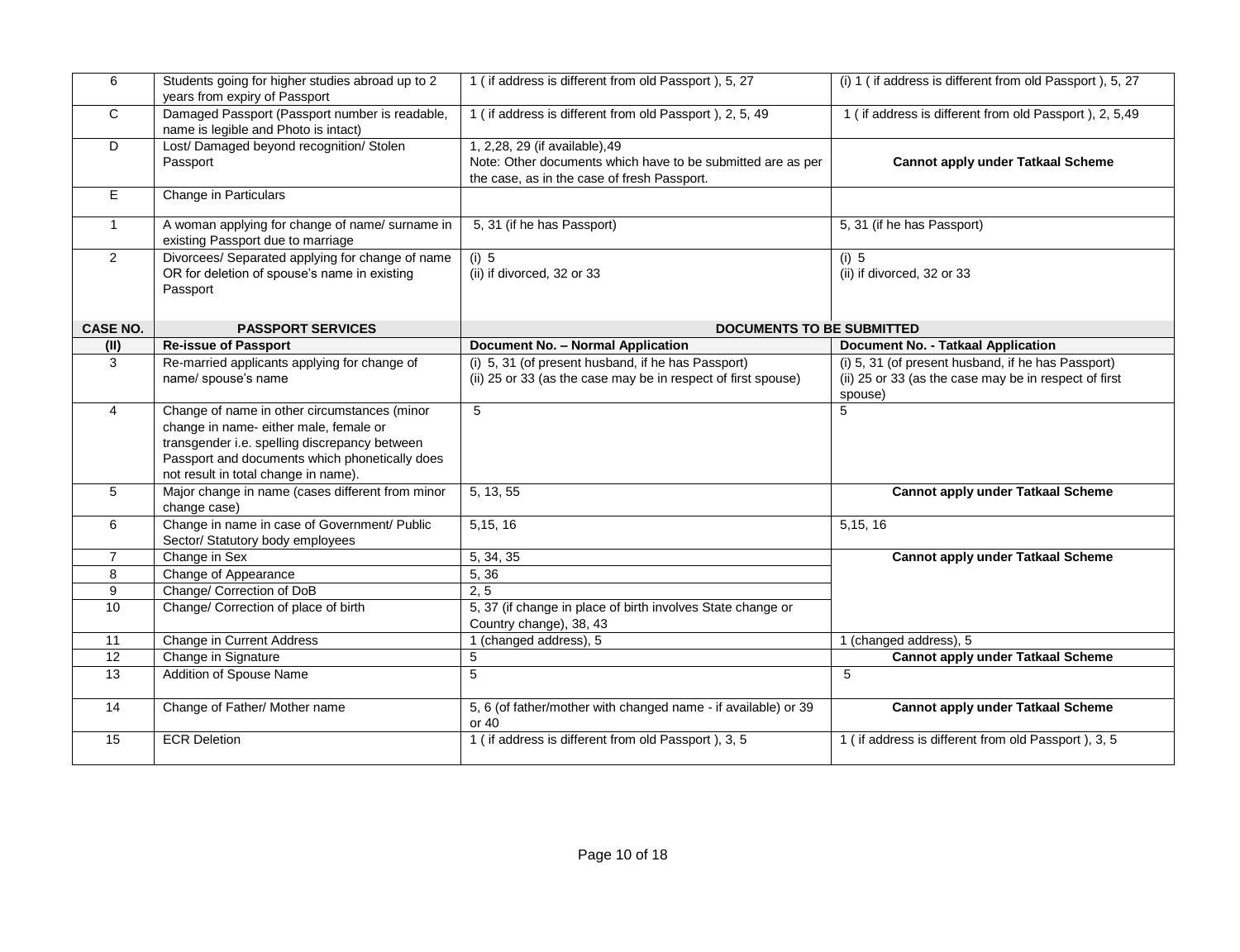## *D.2 OVERALL LIST OF DOCUMENTS*

In the following table, the complete list of documents and their document numbers have been given. "Document No." is the reference given to the document, which the applicant has to submit. Please refer Table 2: "List of Applicant Categories and Document to be submitted" and Table 3: "Overall List of Documents" for the documents which have to be submitted.

| Document No. | <b>Table 3: Overall List of Documents</b><br><b>List of Documents</b>                                                                                                                                                                                                                                                                                                                                                                                                                                                                                                                                                                                                                                             |
|--------------|-------------------------------------------------------------------------------------------------------------------------------------------------------------------------------------------------------------------------------------------------------------------------------------------------------------------------------------------------------------------------------------------------------------------------------------------------------------------------------------------------------------------------------------------------------------------------------------------------------------------------------------------------------------------------------------------------------------------|
| 1.           | Proof of Present Address. For Proof of Address attach one of the following documents:                                                                                                                                                                                                                                                                                                                                                                                                                                                                                                                                                                                                                             |
| a.           | Water Bill                                                                                                                                                                                                                                                                                                                                                                                                                                                                                                                                                                                                                                                                                                        |
| b.           | Telephone (landline or postpaid mobile bill)                                                                                                                                                                                                                                                                                                                                                                                                                                                                                                                                                                                                                                                                      |
| c.           | Electricity bill                                                                                                                                                                                                                                                                                                                                                                                                                                                                                                                                                                                                                                                                                                  |
| d.           | Income Tax Assessment Order                                                                                                                                                                                                                                                                                                                                                                                                                                                                                                                                                                                                                                                                                       |
| е.           | Election Commission Photo ID card                                                                                                                                                                                                                                                                                                                                                                                                                                                                                                                                                                                                                                                                                 |
| f.           | Gas connection bill                                                                                                                                                                                                                                                                                                                                                                                                                                                                                                                                                                                                                                                                                               |
| g.           | Certificate from Employer of reputed and widely known companies on letter head (Only public limited companies can<br>give address proof on company letter head along with seal. Computerized print-outs shall not be entertained)                                                                                                                                                                                                                                                                                                                                                                                                                                                                                 |
| h.           | Spouse's passport copy (First and last page including family details mentioning applicant's name as spouse of the<br>passport holder), (provided the applicant's present address matches the address mentioned in the spouse's passport)                                                                                                                                                                                                                                                                                                                                                                                                                                                                          |
| i.           | Parent's passport copy, in case of minors (First and last page)                                                                                                                                                                                                                                                                                                                                                                                                                                                                                                                                                                                                                                                   |
| J.           | Aadhaar Letter/ Card (Aadhaar letter/card or the e-Aadhaar (an electronically generated letter from the website of<br>UIDAI), as the case may be / will be accepted as Proof of Address (POA) and Proof of Photo-Identity (POI) for<br>availing passport related services. Acceptance of Aadhaar as PoA and PoI would be subject to successful validation<br>with Aadhaar database.)                                                                                                                                                                                                                                                                                                                              |
| k.           | Rent Agreement                                                                                                                                                                                                                                                                                                                                                                                                                                                                                                                                                                                                                                                                                                    |
| Ι.           | Photo passbook of running Bank Account (Scheduled Public Sector Banks, Scheduled Private Sector Indian Banks and<br>Regional Rural Banks only)                                                                                                                                                                                                                                                                                                                                                                                                                                                                                                                                                                    |
|              | Note:<br>Applicants are required to submit the proof of address of the present address only, irrespective of the date<br>(i)<br>from which he/she has been residing at the given address. However, he/she is required to mention all the place of stay<br>during previous one year in the Passport application form.<br>Any of the remaining documents containing address out of sixteen documents listed under Tatkaal application,<br>(ii)<br>could also be accepted as proof of residence if such documents have the same present residential address as given by<br>the applicant in the Passport Application Form.<br>Furnishing of Aadhaar card will expedite processing of passport applications.<br>(iii) |
| 2.           | Proof of Date of Birth. For Proof of Date of Birth attach one of the following documents:                                                                                                                                                                                                                                                                                                                                                                                                                                                                                                                                                                                                                         |
| a.           | Birth Certificate issued by the Registrar of Births and Deaths or the Municipal Corporation or any other prescribed<br>authority, whosoever has been empowered under the Registration of Birth and Deaths Act, 1969 to register the birth of<br>a child born in India; Note:<br>The Birth Certificate should contain the name of child, name of father and mother, date of birth, place of birth, sex,<br>registration number and date of registration. If the Birth Certificate doesn't contain the name of child, a declaration on<br>plain paper signed by parents, is required to be submitted specifying the name of the child.                                                                              |
| b.           | Transfer/School leaving/Matriculation Certificate issued by the school last attended / recognized educational board<br>having the date of birth of the applicant;                                                                                                                                                                                                                                                                                                                                                                                                                                                                                                                                                 |
| c.           | Policy Bond issued by Public Life Insurance Corporations/Companies containing the date of birth of the holder of the<br>insurance policy.                                                                                                                                                                                                                                                                                                                                                                                                                                                                                                                                                                         |
| d.           | Aadhaar Card/E-Aadhaar having the date of birth of the applicant;                                                                                                                                                                                                                                                                                                                                                                                                                                                                                                                                                                                                                                                 |
| е.           | Copy of an extract of the service record of the applicant (only in respect of Government servants) or the Pay Pension<br>Order (in respect of retired Government Servants), duly attested/certified by the officer/in-charge of the Administration<br>of the concerned Ministry/Department of the applicant, having his date of birth;                                                                                                                                                                                                                                                                                                                                                                            |
| f.           | Driving license issued by the Transport Department of the concerned State Government, having the date of birth of the<br>applicant;                                                                                                                                                                                                                                                                                                                                                                                                                                                                                                                                                                               |
| g.           | Election Photo Identity Card issued by the Election Commission of India containing the date of birth of the applicant;                                                                                                                                                                                                                                                                                                                                                                                                                                                                                                                                                                                            |
| h.           | PAN Card issued by the Income Tax Department having the date of birth of the applicant                                                                                                                                                                                                                                                                                                                                                                                                                                                                                                                                                                                                                            |
| Ť            | A declaration given by the Head of the Orphanage/Child Care Home on their official letter head of the organization<br>confirming the DOB of the applicant.                                                                                                                                                                                                                                                                                                                                                                                                                                                                                                                                                        |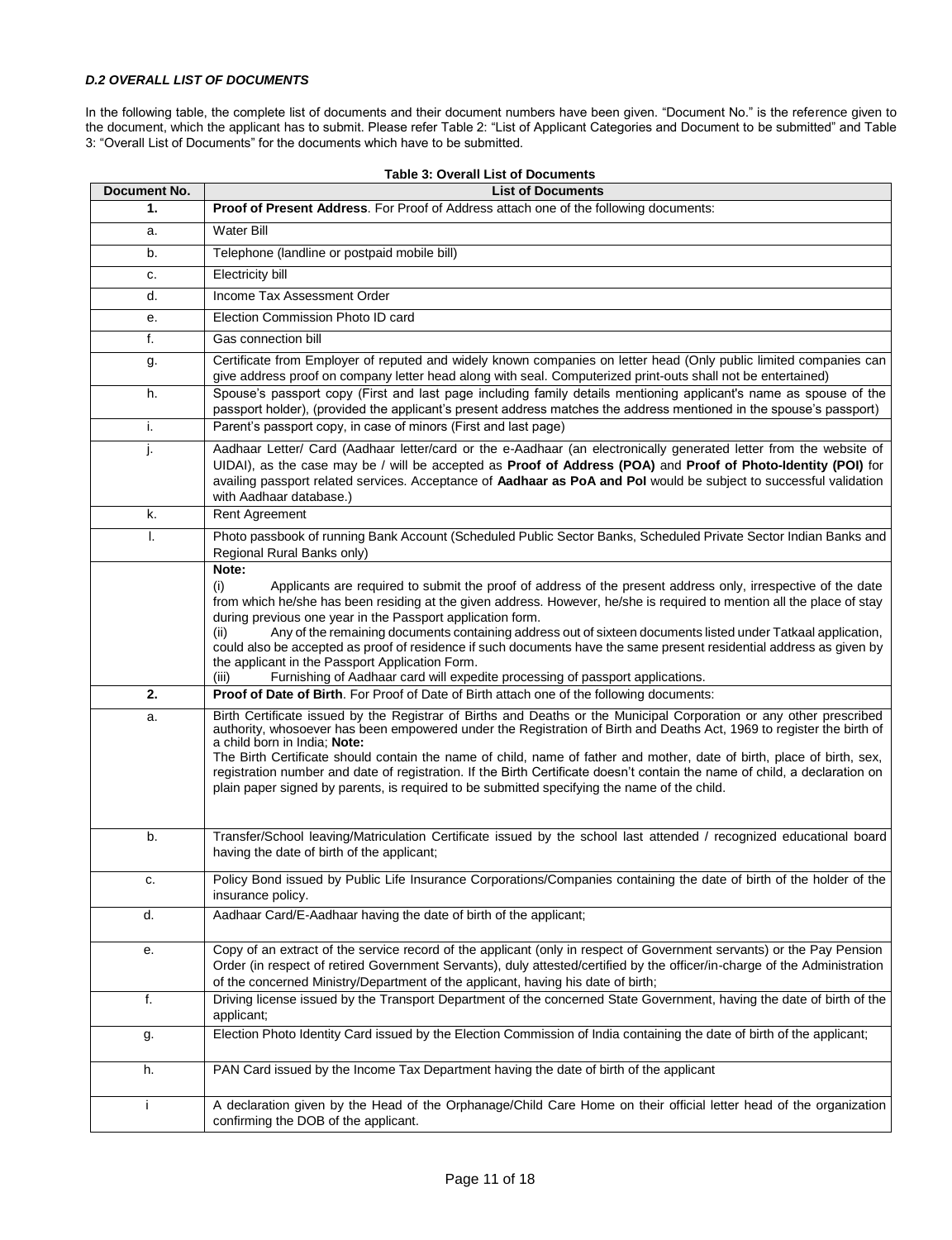|                     | Note:<br>Documents mentioned in point 'd' to 'h' are acceptable as proof of Date of Birth only if it has the complete Date of Birth<br>of the applicant.                                                                                                                                                                           |
|---------------------|------------------------------------------------------------------------------------------------------------------------------------------------------------------------------------------------------------------------------------------------------------------------------------------------------------------------------------|
| 3.                  | Documentary proof for any one of the Non-ECR (previously ECNR) categories, Refer Column 2.15 under Section-B                                                                                                                                                                                                                       |
| 4.                  | Birth Registration Certificate issued by Embassy/ High Commission/ Consulate of India                                                                                                                                                                                                                                              |
| 5.                  | Old Passport in original with self-attested photocopy of its first two and last two pages, including ECR/Non-ECR page<br>(previously ECNR) and the page of observation (if any), made by Passport Issuing Authority and validity extension page,<br>if any, in respect of short validity passport                                  |
| 6.                  | Passport of parents in original with self-attested photocopy of its first two and last two pages, including ECR/Non-ECR<br>page (previously ECNR) and the page of observation (if any), made by Passport Issuing Authority and validity extension<br>page, if any, in respect of short validity passport                           |
| 7.                  | Citizenship Certificate issued by Ministry of Home Affairs                                                                                                                                                                                                                                                                         |
| 8.                  | Proof of refund of repatriation /deportation cost (if any) to Ministry of External Affairs                                                                                                                                                                                                                                         |
| 9.                  | Original Emergency Certificate/Seizure Memo issued by Airport Immigration Authorities on applicant's arrival in India                                                                                                                                                                                                              |
| 10.                 | Pension Payment Order                                                                                                                                                                                                                                                                                                              |
| 11.                 | Proof of surrender or cancellation of Diplomatic/official Passport                                                                                                                                                                                                                                                                 |
| 12.                 | Cancelled Passport (if surrender certificate is not available), with a letter explaining why surrender certificate is not<br>available                                                                                                                                                                                             |
| 13.                 | Clippings of two local newspapers or the Gazette notification of the concerned State Government, as the case may be.                                                                                                                                                                                                               |
| 14.                 | An attested copy of marriage certificate issued by Registrar of Marriage                                                                                                                                                                                                                                                           |
| <b>Document No.</b> | <b>List of Documents</b>                                                                                                                                                                                                                                                                                                           |
| 15.                 | Gazette Notification changing name in applicant's department                                                                                                                                                                                                                                                                       |
| 16.                 | Fresh ID Certificate in changed name                                                                                                                                                                                                                                                                                               |
| 17.                 | Student Identity Card issued by Government Recognized Educational Institutions, in respect of full-time courses                                                                                                                                                                                                                    |
| 18.                 | Bonafide Letter from authorized signatory of college (On official letter head of UGC recognized College)                                                                                                                                                                                                                           |
| 19.                 | Copy of child's (Age>18) Passport, who is staying abroad (with page having parent's name)                                                                                                                                                                                                                                          |
| 20.                 | Valid adoption deed with photo of the child duly attested by the Court (in the case of Christians, Muslims and Parsis, a<br>court decree/ order granting adoption/ guardianship and allowing the child to be taken out of the Country)                                                                                             |
| 21.                 | <b>CARA No Objection Certificate</b>                                                                                                                                                                                                                                                                                               |
| 22.                 | Copy of the guarantee executed before the Court concerned                                                                                                                                                                                                                                                                          |
| 23.                 | Certified copy of the court order for custody of the child in favor of the applicant's parent                                                                                                                                                                                                                                      |
| 24.                 | Attested photocopy of Passport of both or either parent                                                                                                                                                                                                                                                                            |
| 25.                 | Death Certificate                                                                                                                                                                                                                                                                                                                  |
| 26.                 | Proof of documents which eliminate the cause of issuance of Short Validity Passport (SVP)                                                                                                                                                                                                                                          |
| 27.                 | Proof of going abroad for studies like Copy of college admission letter or Copy of application submitted for visa or<br>Copy of bank loan paper etc.                                                                                                                                                                               |
| 28.                 | Police report in original                                                                                                                                                                                                                                                                                                          |
| 29.                 | Self-attested photocopy of first two and last two pages, including ECR/Non-ECR page of old Passport                                                                                                                                                                                                                                |
| 30.                 | Court Decree/order in respect of legal guardian                                                                                                                                                                                                                                                                                    |
| 31.                 | Self-attested photocopy of the spouse's Passport                                                                                                                                                                                                                                                                                   |
| 32.                 | Court certified copy of Divorce decree                                                                                                                                                                                                                                                                                             |
| 33.                 | Self-attested copy of Divorce certificate                                                                                                                                                                                                                                                                                          |
| 34.                 | Sworn affidavit regarding change of sex                                                                                                                                                                                                                                                                                            |
| 35.                 | Certification from hospital where he/she underwent sex change operation successfully                                                                                                                                                                                                                                               |
| 36.                 | Recent photograph (required only in case of DPC/SPC/CSC applications). The photo should be most recent showing<br>the latest appearance. A notarised statement is required in case of request from Sikhs who want to change from turban<br>photo to clean shaven ones or the other way.                                            |
| 37.                 | First class judicial magistrate/ Sub-divisional magistrate civil court order (if change in date of birth is more than 2 years/<br>in case of conflicting documents / if change in place of birth involves change of State or Country) (In case change of<br>place of birth involves change of country, also attach Document No. 7) |
| 38.                 | Affidavit stating the reason for change in Place of Birth                                                                                                                                                                                                                                                                          |
| 39.                 | Proof such as service record/ pension order/ property documents showing that parents had changed their name                                                                                                                                                                                                                        |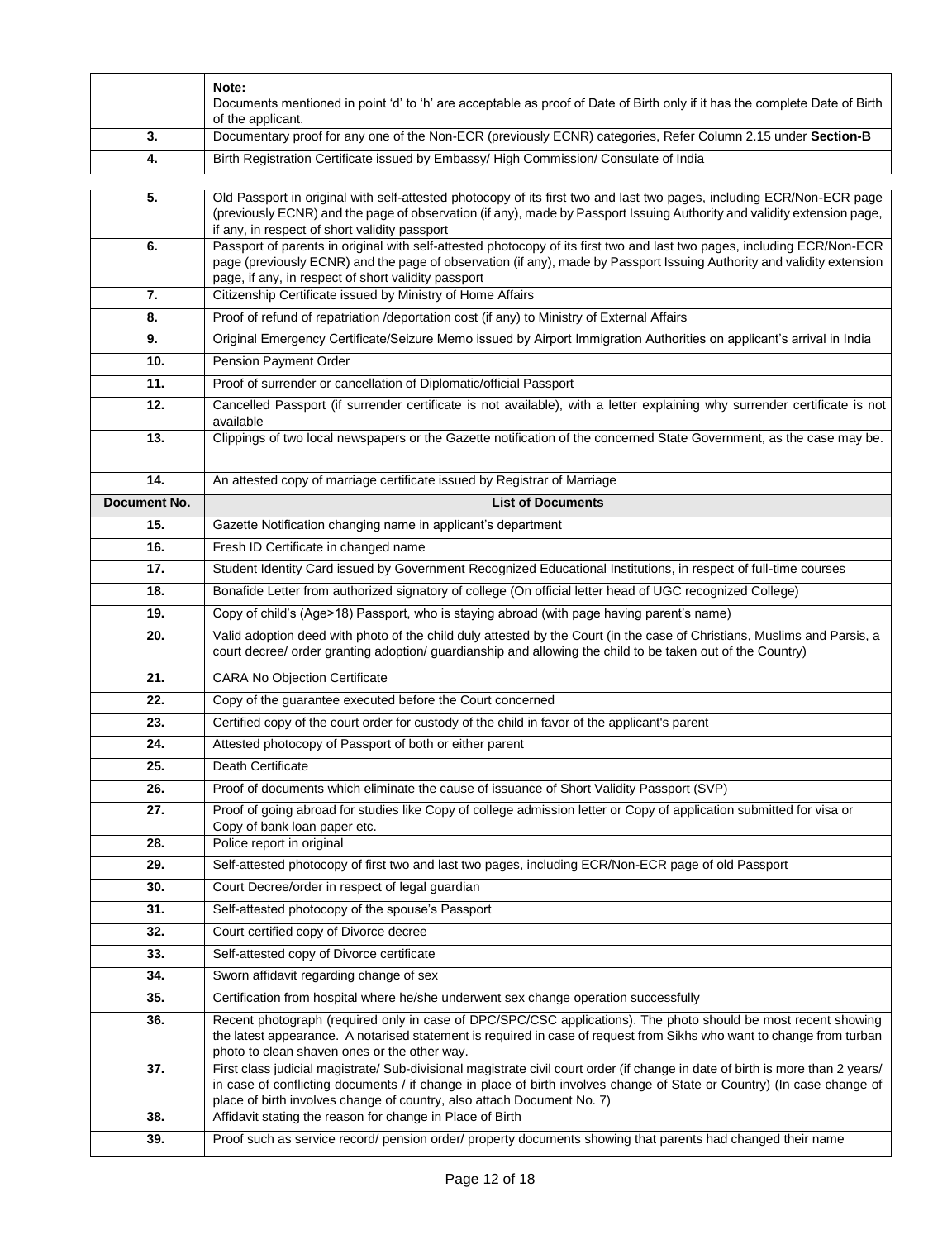| 40.                            | If parents are deceased, such proof that they had changed their name during lifetime                                                                                                               |
|--------------------------------|----------------------------------------------------------------------------------------------------------------------------------------------------------------------------------------------------|
| 41.                            | Out of turn issuance of passport documents listed are as under:                                                                                                                                    |
|                                | Note: If an applicant of the age of 18 years and above applies for a passport and desires to obtain a passport on out of turn basis submit<br>any three of the documents listed below.             |
| Document No.                   | <b>List of Documents</b>                                                                                                                                                                           |
| a.                             | Aadhaar Card/e-Aadhar containing the 12 digit Aadhaar number issued by the Unique Identification Authority of                                                                                      |
|                                | India (UIDAI)                                                                                                                                                                                      |
| b.                             | Electors Photo Identify Card (EPIC);                                                                                                                                                               |
| c.                             | Service Photo Identity Card issued by State Government or Central Government, Public Sector Undertakings, local<br>bodies or Public Limited Companies;                                             |
| d.                             | Scheduled Caste or Scheduled Tribe or Other Backward Class Certificate;                                                                                                                            |
| е.                             | Arms License issued under the Arms Act, 1959 (54 of 1959);                                                                                                                                         |
| f.                             | Pension Documents such as ex-servicemen's Pension Book or Pension Payment order issued to retired government<br>employees, ex-servicemen's Widow or Dependent Certificates, Old Age Pension Order; |
| g.                             | Last Passport issued (in case of re-issue only)                                                                                                                                                    |
| h.                             | Permanent Account Number (PAN);                                                                                                                                                                    |
| i.                             | Bank Passbook or Kisan Passbook or Post Office Passbook;                                                                                                                                           |
| J.                             | Student Photo Identity Card issued by an Educational institution;                                                                                                                                  |
| k.                             | Driving License (valid and within the jurisdiction of State of submission of applicant);                                                                                                           |
| I.                             | Birth Certificate issued under the Registration of Births and death Act, 1969(18 of 1969);                                                                                                         |
| m.                             | Ration Card;                                                                                                                                                                                       |
| of the documents listed below. | Note: If an applicant below the age of 18 years applies for a passport and desires to obtain a passport on out of turn basis submit any two                                                        |
| a.                             | Aadhaar Card/e-Aadhar containing the 12 digit Aadhaar number issued by the Unique Identification Authority of India<br>(UIDAI)                                                                     |
| b.                             | Student Photo Identity Card issued by an Educational Institution;                                                                                                                                  |
| c.                             | Birth Certificate issued under the Registration of Births and Deaths Act, 1969(18 of 1969);                                                                                                        |
| d.                             | Ration Card:                                                                                                                                                                                       |
| е.                             | Permanent Account Number (PAN);                                                                                                                                                                    |
| f.                             | Last Passport issued (in case of re-issue only)                                                                                                                                                    |
|                                | NOTE 3: All above documents are required to be produced in original along with self-attested copies.                                                                                               |
| 42.                            | Affidavit stating the reason for change in Date of Birth                                                                                                                                           |
| 43.                            | Proof of Place of Birth                                                                                                                                                                            |
| 44.                            | Photocopy of Diplomatic/ Official Passport                                                                                                                                                         |
| 45.                            | "Identity Certificate" in original as per Annexure "A"                                                                                                                                             |
| 46.                            | A Declaration affirming the particulars furnished in the application about the minor as per Annexure "C" (one parent not<br>given consent).                                                        |
| 47.                            | A Declaration affirming the particulars furnished in the application about the minor as per: Annexure "D"                                                                                          |
| 48.                            | Standard Affidavit as per Annexure "E"                                                                                                                                                             |
| 49.                            | Affidavit stating how and where the Passport got lost/ damaged (Annexure "F")                                                                                                                      |
| 50.                            | No Objection Certificate (NOC) (as per Annexure "G")                                                                                                                                               |
| 51.                            | Prior Intimation Letter (PI) (as per Annexure "H")                                                                                                                                                 |
| 52.                            | A Declaration affirming the particulars furnished in the application about the minor as per: Annexure "I"                                                                                          |
| 53.                            | At least two public/school documents issued in the desired/ applied changed name to ascertain that the applicant has<br>actually changed his name.                                                 |
| 54.                            | A declaration on a plain paper confirming the adoption.                                                                                                                                            |
| 55.                            | At least two public/school documents issued in the desired/ applied changed name to ascertain that the applicant has<br>actually changed his name.                                                 |

# **E. FEE LIST**

Details of fee to be paid along with the application form for various services are listed in the table below. **Payment of Fee:**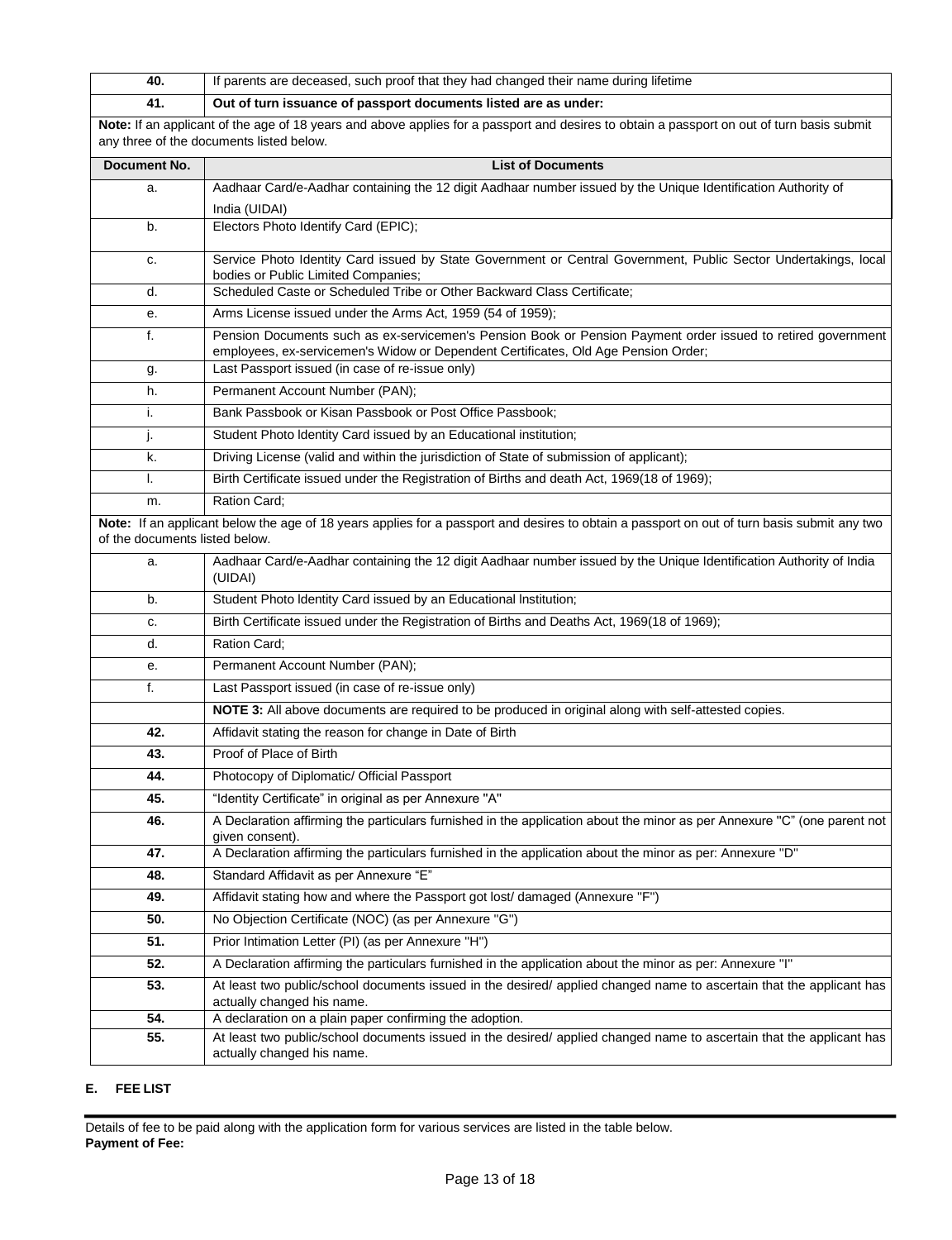(A) At Passport Seva Kendra (PSK)/ Post Office Passport Seva Kendra (POPSK): By Cash only (B) At other collection centres:

- District Passport Cell (DPC): By Demand Draft (DD) drawn in favor of "PAO-MEA" payable at the city where the RPO is located.
- Speed Post Centre (SPC): By Cash or by Demand Draft (DD) drawn in favor of "PAO-MEA" payable at the city where the RPO is located.
- Citizen Service Centre (CSC): By Cash or Credit/ Debit card as applicable.

**Note:** (i) Applicant name, date of birth and date of submission of the application must be mentioned behind the DD, (ii) Only applications for fresh passports will be entertained at the collection centres, (iii) Penalty is to be paid in cash only. **Table 4: Fee List**

| Sr. No. | <b>Service Required</b>                                                                                                                                                                                                                       | <b>Application Fee</b> | <b>Additional Tatkaal Fee</b> |
|---------|-----------------------------------------------------------------------------------------------------------------------------------------------------------------------------------------------------------------------------------------------|------------------------|-------------------------------|
| 1.      | Fresh Passport/Re-issue of Passport including additional booklet<br>due to exhaustion of visa pages (36 pages) of 10 years validity<br>(including minors between 15 to 18 years of age, who wish to<br>get a 10 years full validity passport) | Rs.1,500/-             | Rs.2,000/-                    |
| 2.      | Fresh Passport/Re-issue of Passport including additional booklet<br>due to exhaustion of visa pages (60 pages) of 10 years validity<br>(including minors between 15 to 18 years of age, who wish to get<br>a 10 years full validity passport) | Rs.2,000/-             | Rs.2,000/-                    |
| 3.      | Fresh Passport/Re-issue of Passport for Minors (below 18 years<br>of Age), of 5 years validity or till the minor attains the age of 18<br>whichever is earlier (36 pages)                                                                     | Rs.1,000/-             | Rs.2,000/-                    |
| 4.      | Replacement of Passport (36 pages) in lieu of lost, damaged or<br>stolen passport                                                                                                                                                             | Rs.3,000/-             | Rs.2,000/-                    |
| 5.      | Replacement of Passport (60 pages) in lieu of lost, damaged or<br>stolen passport                                                                                                                                                             | Rs.3,500/-             | Rs.2,000/-                    |
| 6.      | Police Clearance Certificate (PCC)                                                                                                                                                                                                            | Rs.500/-               | <b>NA</b>                     |
| 7.      | Replacement of Passport (36 pages) for deletion of ECR /<br>Change in personal particulars (10 year validity)                                                                                                                                 | Rs.1,500/-*            | Rs.2,000/-                    |
| 8.      | Replacement of Passport (60 pages) for deletion of ECR /<br>Change in personal particulars (10 year validity)                                                                                                                                 | Rs.2,000/-*            | Rs.2,000/-                    |
| 9.      | Replacement of Passport (36 pages) for deletion of ECR/<br>Change in personal particulars for Minors (below 18 years of<br>Age), of 5 years validity or till the minor attains the age of 18<br>whichever is earlier.                         | Rs.1000/-*             | Rs.2,000/-                    |

*\*: Fresh passport booklet will be issued* **Note:** 

1. Tatkaal fee is to be paid in addition to the application fee mentioned above.

2. For fresh Passport application, a rebate of 10% on basic Passport fee will be applicable for minor applicants (age  $\leq$ = 8 years) and senior citizens (age > 60 years).

# **F. WHERE TO APPLY**

You can submit the filled-in Passport Application Form at the following locations:

- Any Passport Seva Kendra (PSK)/ Post Office Passport Seva Kendra (POPSK) within the jurisdiction of your Passport Office • District Passport Cell (DPC) of your district
- Select Speed Post Centre(s) (SPC) in your district
- Citizen Service Centre (CSC) if any, in your area **Note:**
- 1. While PSKs offer all kinds of passport services, only fresh passport applications are accepted at DPCs/ SPCs and CSCs.
- 2. In order to locate the application submission centre please visit our websit[e www.passportindia.gov.in](http://www.passportindia.gov.in/)

# **G. SPECIMEN OF AFFIDAVITS / DECLARATIONS**

# **ANNEXURE 'A'**

ALL CENTRAL GOVERNMENT EMPLOYEES, STATE GOVERNMENT EMPLOYEES, EMPLOYEES OF STATUTORY BODIES AND PUBLIC SECTOR UNDERTAKINGS, THEIR SPOUSE AND CHILDREN UPTO THE AGE OF 18 YEARS ARE REQUIRED TO PRODUCE AN IDENTITY CERTIFICATE (STRIKE OUT OPTIONS THAT ARE NOT APPLICABLE)

# (To be given in Duplicate on Original Stationery)

Certified that Shri/Smt/Miss …………. Son/Wife/Daughter of Shri …………………, who is an Indian national, is a temporary/permanent employee of (office address) ……………. from (date) ……. and is at present holding the post of …………………… Shri/Smt./Miss/Mst. ………………., who is also an Indian national, is/are a dependent family member(s) of Shri/Smt…………………………. and his/her identity is certified. This Ministry/Department/Organization has no objection to his/her acquiring Indian Passport. I, the undersigned, am duly authorized to sign this Identity Certificate. I have read the provisions of Section 6(2) of the Passports Act, 1967 and certify that these are not attracted in case of this applicant. I recommend issue of an Indian Passport to him/her. It is certified that this organization is a Central/State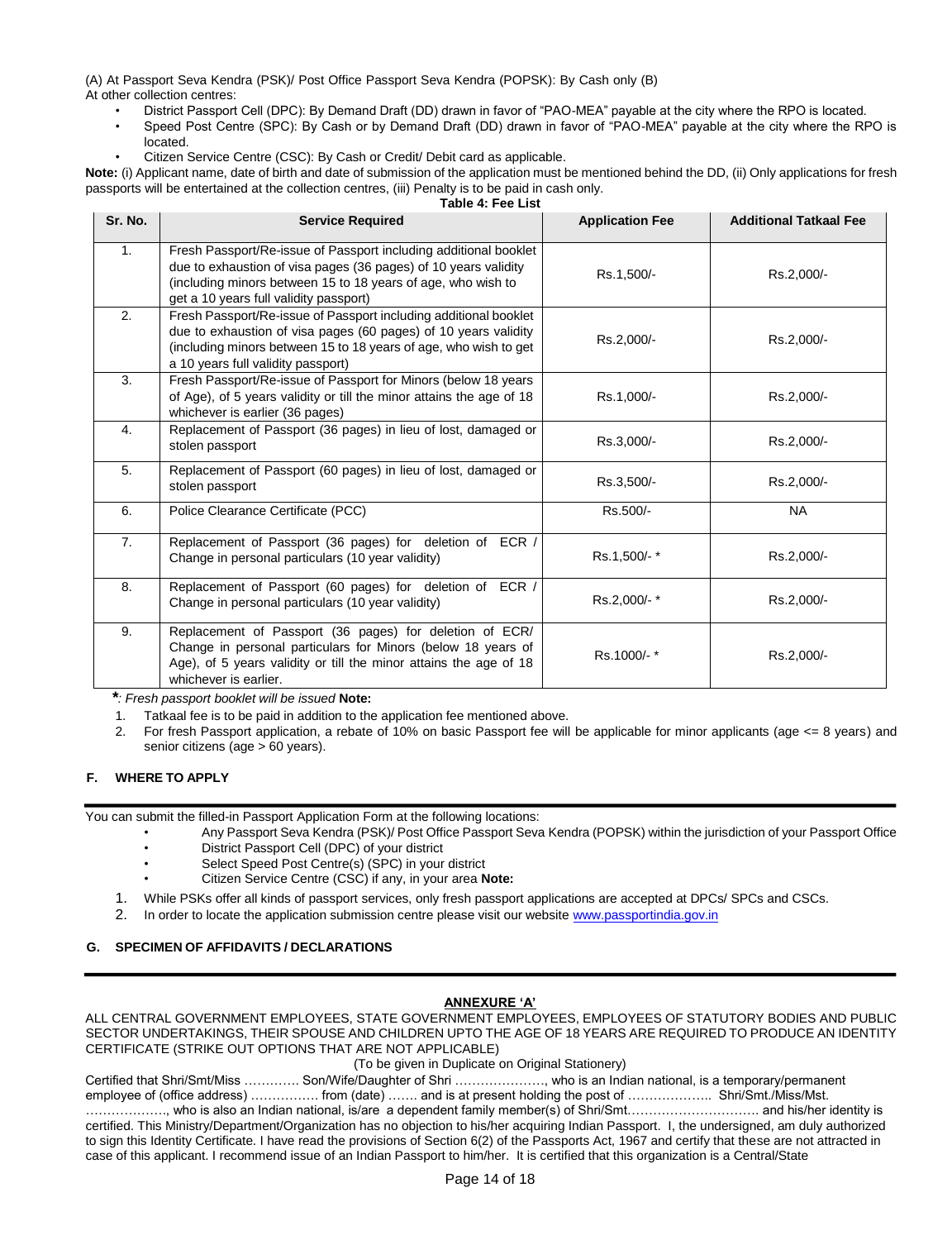|        | Government/Public | Sector            | undertaking/Statutory                                                                                                                                                                                                                                                                                                                  | body.                        | The    | <b>Identity</b> | Card     | Number | οf                                   | Shri/Smt/Miss                                                        |
|--------|-------------------|-------------------|----------------------------------------------------------------------------------------------------------------------------------------------------------------------------------------------------------------------------------------------------------------------------------------------------------------------------------------|------------------------------|--------|-----------------|----------|--------|--------------------------------------|----------------------------------------------------------------------|
|        | Ref. No. & Date   |                   |                                                                                                                                                                                                                                                                                                                                        |                              |        |                 |          |        | Name, Designation, address & Tel No. |                                                                      |
|        | Applicant's photo |                   |                                                                                                                                                                                                                                                                                                                                        |                              |        |                 |          |        |                                      |                                                                      |
|        | to be attested    |                   |                                                                                                                                                                                                                                                                                                                                        |                              |        |                 |          |        |                                      |                                                                      |
|        |                   |                   |                                                                                                                                                                                                                                                                                                                                        |                              |        |                 |          |        |                                      |                                                                      |
|        |                   |                   |                                                                                                                                                                                                                                                                                                                                        | <b>ANNEXURE 'C'</b>          |        |                 |          |        |                                      |                                                                      |
|        |                   |                   | SPECIMEN DECLARATION BY APPLICANT'S PARENT OR GUARDIAN FOR ISSUE OF PASSPORT TO MINOR WHEN ONE PARENT                                                                                                                                                                                                                                  | <b>HAS NOT GIVEN CONSENT</b> |        |                 |          |        |                                      |                                                                      |
|        |                   |                   |                                                                                                                                                                                                                                                                                                                                        | (On plain paper)             |        |                 |          |        |                                      |                                                                      |
| I/We   |                   |                   | (name<br>οf                                                                                                                                                                                                                                                                                                                            | the                          | parent | guardian        | applying | for    | passport)                            | resident<br>οf                                                       |
| (1)    |                   |                   | I/we have made an application for his/her passport.                                                                                                                                                                                                                                                                                    |                              |        |                 |          |        |                                      |                                                                      |
| (II)   |                   |                   | been obtained by me for the following one or more reasons:                                                                                                                                                                                                                                                                             |                              |        |                 |          |        |                                      |                                                                      |
|        |                   |                   | (a) The father/mother of the minor applicant is travelling abroad/is on sea/travelling in India and unable to file consent; or/and                                                                                                                                                                                                     |                              |        |                 |          |        |                                      |                                                                      |
|        |                   | the child; or/and | (b) The father/mother is separated and no court case is pending before the court regarding divorce/marital dispute/custody of                                                                                                                                                                                                          |                              |        |                 |          |        |                                      |                                                                      |
|        | (C)               |                   | The father/mother has deserted and the whereabouts are not known; or/and                                                                                                                                                                                                                                                               |                              |        |                 |          |        |                                      |                                                                      |
|        |                   |                   | (d) There is an ongoing court case for divorce/custody of the minor child and the court has not given any order prohibiting the<br>issue of passport without the consent of father/mother; or/and                                                                                                                                      |                              |        |                 |          |        |                                      |                                                                      |
|        |                   |                   | (e) There is a court order for the custody of the minor child with a parent who is applying for the passport and consent of other<br>parent (who has visitation rights) is not available or he/she is refusing to give consent/the other parent is not availing the<br>visitation rights and his/her whereabouts are not known; or/and |                              |        |                 |          |        |                                      |                                                                      |
|        | (f)               |                   | The parents are judicially separated and custody of the minor child has not been defined in the court's decree; or/and $(g)$                                                                                                                                                                                                           |                              |        |                 |          |        |                                      |                                                                      |
|        |                   |                   |                                                                                                                                                                                                                                                                                                                                        |                              |        |                 |          |        |                                      |                                                                      |
| (III)  | custody.          |                   |                                                                                                                                                                                                                                                                                                                                        |                              |        |                 |          |        |                                      |                                                                      |
| (IV)   |                   |                   | child), I/we would be solely responsible for defending the case and not the Passport Issuing Authority.                                                                                                                                                                                                                                |                              |        |                 |          |        |                                      |                                                                      |
|        |                   |                   |                                                                                                                                                                                                                                                                                                                                        |                              |        |                 |          |        |                                      | Signature of the parent(s)/<br>Guardian(s) applying for the Passport |
| Place: |                   |                   |                                                                                                                                                                                                                                                                                                                                        |                              |        |                 |          |        |                                      |                                                                      |
| Date:  |                   |                   |                                                                                                                                                                                                                                                                                                                                        |                              |        |                 |          |        |                                      |                                                                      |
|        |                   |                   |                                                                                                                                                                                                                                                                                                                                        |                              |        |                 |          |        |                                      |                                                                      |
|        |                   |                   |                                                                                                                                                                                                                                                                                                                                        |                              |        |                 |          |        |                                      |                                                                      |

(On plain paper)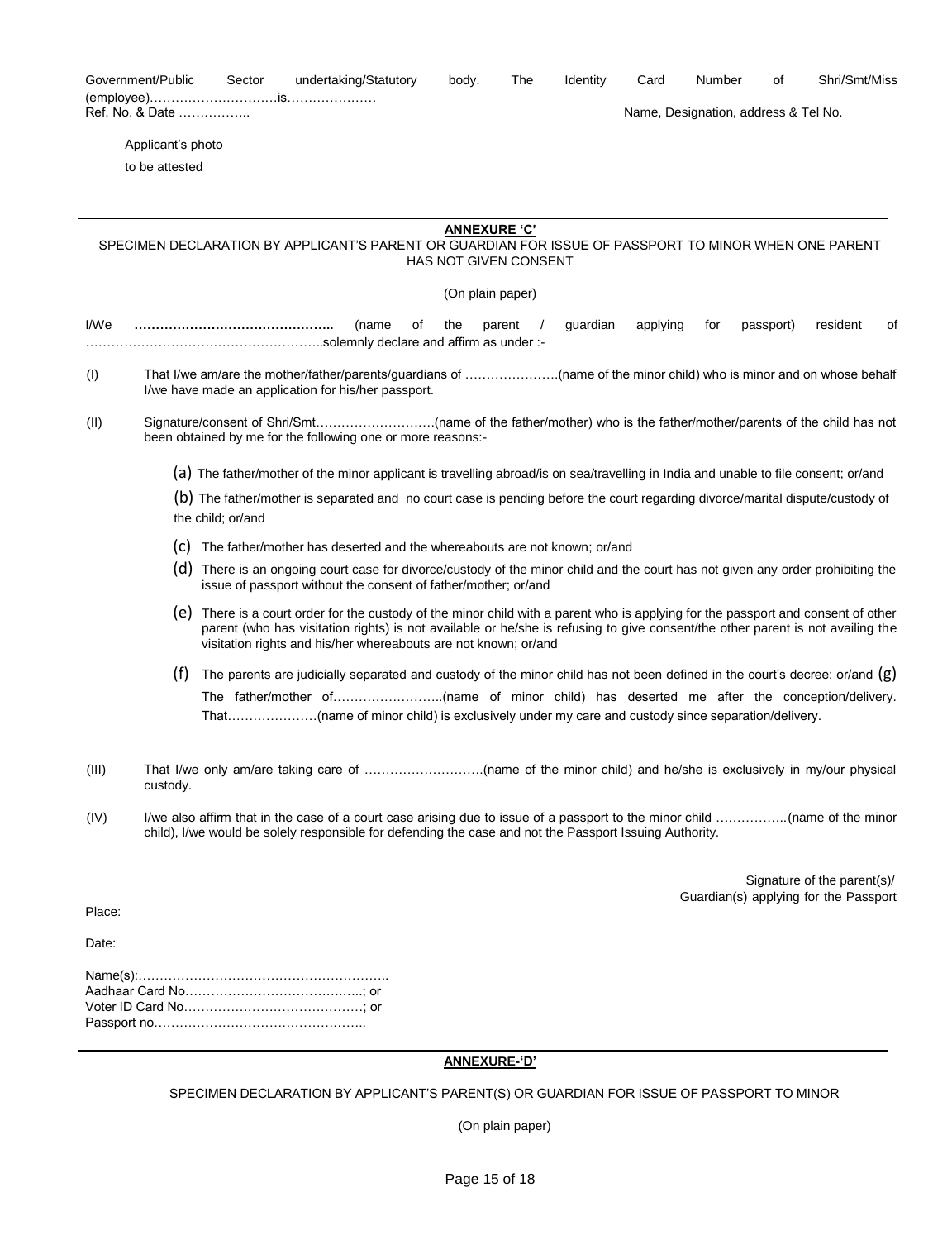| parents /guardian. Particulars of minor child Name:                                                                                                  |                                                                                            |                                                                                                                                        |
|------------------------------------------------------------------------------------------------------------------------------------------------------|--------------------------------------------------------------------------------------------|----------------------------------------------------------------------------------------------------------------------------------------|
| Date of birth:                                                                                                                                       |                                                                                            |                                                                                                                                        |
| Place of birth:                                                                                                                                      |                                                                                            |                                                                                                                                        |
| The minor child mentioned above is a citizen of India.                                                                                               |                                                                                            |                                                                                                                                        |
| 3.<br>I/We undertake the entire responsibility for his/her expenses.<br>4.<br>given in respect of him/her in this application is true.<br>5.<br>Date | It is also certified that I/we am/are holding /not holding valid India passport(s). Place: | I/we solemnly declare that he /she has not lost, surrendered or been deprived of his/her citizenship of India and that the information |
| Signature of father                                                                                                                                  | Signature of mother                                                                        | Signature of legal guardian(s)                                                                                                         |
| Passport No. ; or                                                                                                                                    | Passport No. ; or                                                                          | Passport no; or                                                                                                                        |
|                                                                                                                                                      |                                                                                            | Aadhaar Card No; or                                                                                                                    |
| Voter ID Card No                                                                                                                                     | Voter ID Card No                                                                           | Voter ID Card No                                                                                                                       |
|                                                                                                                                                      |                                                                                            |                                                                                                                                        |

# **ANNEXURE 'F'**

SPECIMEN DECLARATION OF APPLICANT FOR OBTAINING A PASSPORT IN LIEU OF LOST/ DAMAGED PASSPORT

I…………………………. S/o, D/o, W/o Shri……………………… residing at …………………..solemnly affirm as follows:

- 1. State how and when the passport was lost/ damaged and when FIR was lodged at which Police Station and how many passports were lost/ damaged earlier?
- 2. State whether you travelled on the lost/ damaged passport, if so state flight number and date and port of entry into India?
- 3. State whether you availed of any TR concessions/FTs allowance and if so details thereof?<br>4. State whether non-resident Indian and if resident abroad, the details of the residence as fo
- State whether non-resident Indian and if resident abroad, the details of the residence as follows:

| S. No.   | Name of the Country | Length  | 0f | residence Page Nos. of passport bearing |
|----------|---------------------|---------|----|-----------------------------------------|
|          |                     | From to |    | departure and arrival stamps            |
|          |                     |         |    |                                         |
| <u>.</u> |                     |         |    |                                         |
| J.       |                     |         |    |                                         |

5. State whether the Passport had any objection by the PIA and if so the details thereof.

6. State whether you were deported at any time at the expenses of the Government and if so was the expenditure incurred reimbursed to Government of India.

I further affirm that I will take utmost care of my passport if issued and the Government will be at liberty to take any legal action under the Passports Act, 1967, if the lapse is repeated.

Date: …………………..

(Signature of applicant)

| <b>ANNEXURE 'G'</b>           |
|-------------------------------|
| MINISTRY/DEPARTMENT/OFFICE OF |

|        |                                                                                                                                                                                                                                           |                          |  |        |           |    | Applicant's<br>Photo                                                       |         |        |
|--------|-------------------------------------------------------------------------------------------------------------------------------------------------------------------------------------------------------------------------------------------|--------------------------|--|--------|-----------|----|----------------------------------------------------------------------------|---------|--------|
|        | (No Objection Certificate issuing officer should attest the photograph of the applicant with his/her signature and rubber stamp in such a way that<br>half the signature and stamp appear on the photograph and half on the certificate.) | NO-OBJECTION CERTIFICATE |  |        |           |    |                                                                            |         |        |
|        |                                                                                                                                                                                                                                           |                          |  | Indian | national. | is | emploved                                                                   | in this | office |
|        |                                                                                                                                                                                                                                           |                          |  |        |           |    |                                                                            |         |        |
|        |                                                                                                                                                                                                                                           |                          |  |        |           |    | (Signature of Controlling/Administrative authority)<br>Telephone/Fax/email |         |        |
| Note:- |                                                                                                                                                                                                                                           |                          |  |        |           |    |                                                                            |         |        |
| (a)    | The officer authorized to issue NOC should sign with name and stamp and must provide contact details for verification by Passport<br>Authority.                                                                                           |                          |  |        |           |    |                                                                            |         |        |

(b) NOC will be valid for six months from date of issue.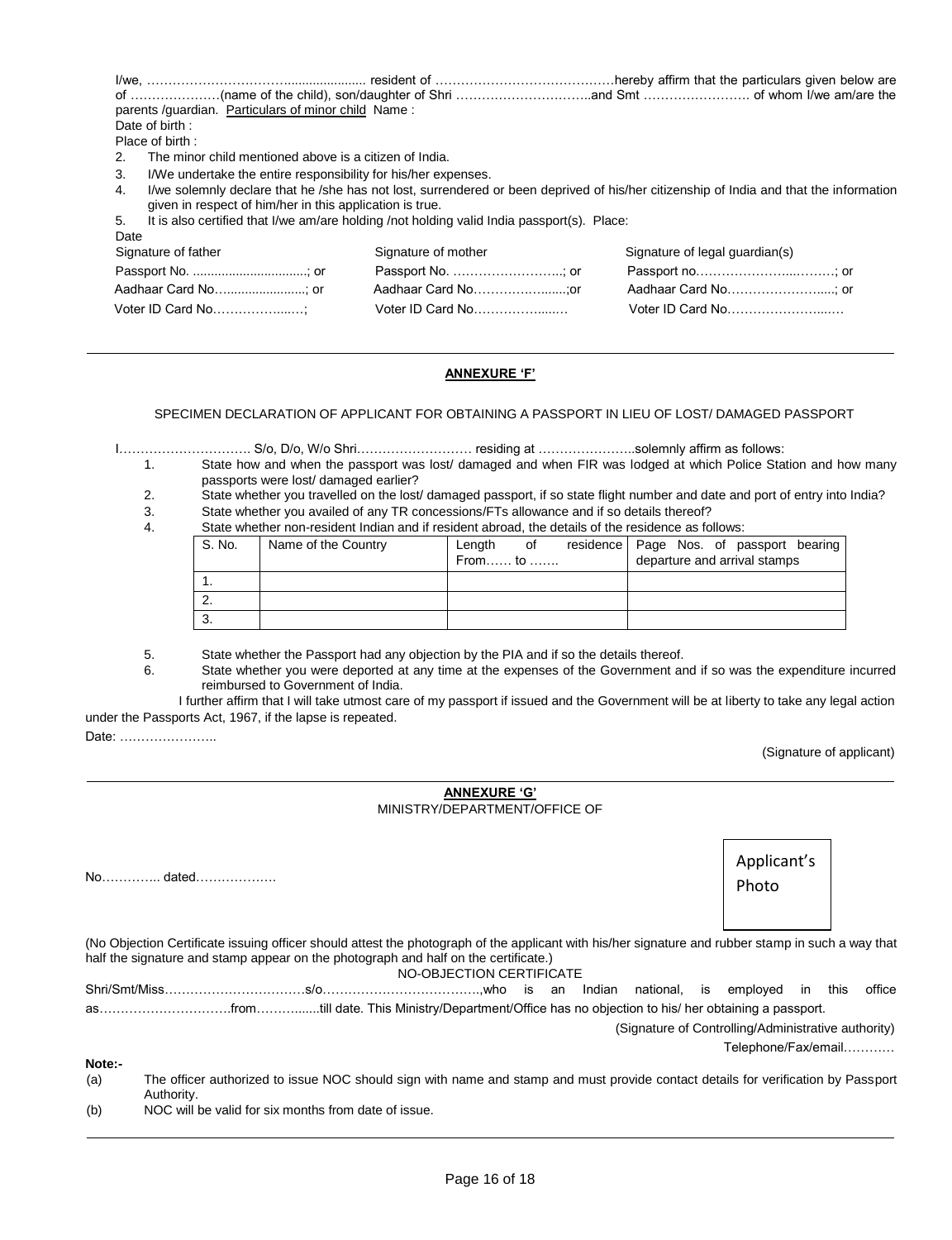### **ANNEXURE 'H'**

# PRIOR INTIMATION (PI) LETTER FROM THE GOVERNMENT/PSU/STATUTORY BODY EMPLOYEE TO HIS/HER ADMINISTRATIVE OFFICE FOR SUBMISSION OF PASSPORT APPLICATION FOR HIMSELF/HERSELF (ON PLAIN PAPER)

|                                                                                 |                   |    |           |    |     |                            |           |      |      | Place:         |
|---------------------------------------------------------------------------------|-------------------|----|-----------|----|-----|----------------------------|-----------|------|------|----------------|
| Date:                                                                           | [To               | be | addressed | to | the | Controlling/Administrative | Authority | with | full | postal address |
|                                                                                 |                   |    |           |    |     |                            |           |      |      |                |
|                                                                                 |                   |    |           |    |     |                            |           |      |      |                |
|                                                                                 |                   |    |           |    |     |                            |           |      |      |                |
|                                                                                 |                   |    |           |    |     |                            |           |      |      |                |
|                                                                                 |                   |    |           |    |     |                            |           |      |      |                |
| Subject: Prior Intimation for Submission of Passport Application.<br>Sir/Madam, |                   |    |           |    |     |                            |           |      |      |                |
| This is for your kind information and record.                                   |                   |    |           |    |     |                            |           |      |      |                |
|                                                                                 | Yours faithfully, |    |           |    |     |                            |           |      |      |                |
| Employer Signature:                                                             |                   |    |           |    |     |                            |           |      |      |                |
| Employer Office Seal:                                                           |                   |    |           |    |     |                            |           |      |      |                |
|                                                                                 |                   |    |           |    |     |                            |           |      |      |                |
|                                                                                 |                   |    |           |    |     |                            |           |      |      |                |
|                                                                                 |                   |    |           |    |     |                            |           |      |      |                |
|                                                                                 |                   |    |           |    |     |                            |           |      |      |                |
|                                                                                 |                   |    |           |    |     |                            |           |      |      |                |
|                                                                                 |                   |    |           |    |     |                            |           |      |      |                |
|                                                                                 |                   |    |           |    |     |                            |           |      |      |                |
|                                                                                 |                   |    |           |    |     |                            |           |      |      |                |

**Note:** The Prior Intimation Letter (under this Annexure) shall be accepted by the Passport Authority for processing the passport application if the same bears the signature and seal of the employer of the applicant acknowledging its receipt.

#### **ANNEXURE 'I'**

DECLARATION BY APPLICANT GENETIC PARENT(S) FOR ISSUE OF PASSPORT TO THE CHILD BORN THROUGH SURROGACY

(On Plain Paper)

|                 | solemnly declare and affirm the following:                                                                                                                         |
|-----------------|--------------------------------------------------------------------------------------------------------------------------------------------------------------------|
| $1_{\cdot}$     | was born through surrogacy, and who is a minor and on whose behalf I/We have made an application for his/her passport.                                             |
| 2.              | physical custody since his/her birth.                                                                                                                              |
| 3.              | I/We also affirm that in the case of any complaint or any litigation (civil/criminal) arising due to issue of a passport to<br>not the Passport Issuing Authority. |
| Date:<br>Place: |                                                                                                                                                                    |
|                 | Signature & Address of the Parent (s)/<br>Guardian(s) applying for the Passport                                                                                    |